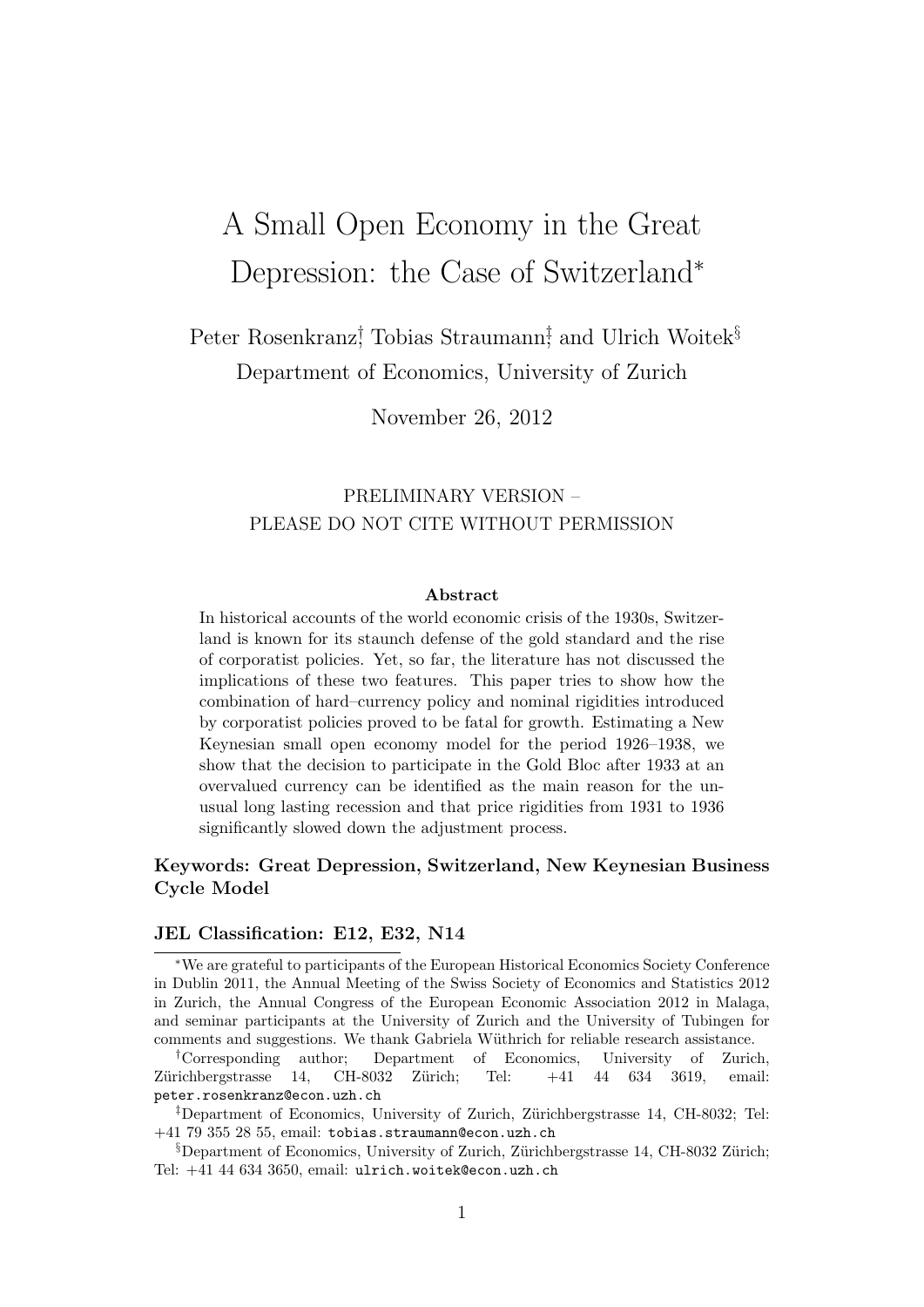## 1 Introduction

Recent research has shown that Switzerland's dismal performance during the 1930s was mainly due to its exchange rate policy (Bordo et al., 2007; Bordo and James, 2007). Thanks to a high gold cover ratio, the Swiss National Bank was able to defend the old parity against any speculative attack, thus preventing an early devaluation of the Swiss franc that would have restored the competitiveness of Switzerland's exporting sectors. This exchange rate policy was motivated by a variety of reasons, yet the widespread gold standard mentality certainly played a key role. The strong belief that a devaluation would lead to inflation and that the gold standard was the only reliable guarantee for prosperity and stability, led economies to stay on gold as long as possible - a decision which implied a lagged recovery from the Great Depression (e.g. Balderston, 2003; Feinstein et al., 2008).<sup>1</sup> As Straumann (2010, p. 129–142) shows, this was also the case for Switzerland. Only when the last major trading partner, France (Table 1), decided to devalue its currency, Switzerland was ready to change course. In September 1936, the franc was devalued by 30 percent.

To demonstrate the consequence of Switzerland's defense of the gold standard, we adapt the famous "contracting spiral of world trade"–graph, first published by the Austrian Institute for Business Cycle Research ( $\ddot{O}$ sterreichisches Institut für Konjunkturforschung) in 1933 (Eichengreen and Irwin, 1995), to Swiss exports (Figure 1). Real exports fell by 50 percent until June 1932, followed by a weak recovery to about 60–70 percent of the October 1929 level. The consequence of the decision to join the Gold Bloc in 1933 (together with Belgium, France, Italy, Netherlands, and Poland) was that exports stayed at this level until end of 1936. Due to the overvalued Swiss franc, the Swiss exporting sectors profited less from the recovery of the world economy than small European countries with a devalued currency such as the Scandinavian countries.

 $1"A$  further aspect of great significance was the widespread belief in financial and political circles that it was essential to return to the pre–war gold standard if the growth and prosperity of the pre–1914 era were to be re–established, whatever the sacrifices their countries would have to make in oder to force down wages and prices so that the pre–war value of the currency could be restored." (Feinstein et al., 2008, p. 1)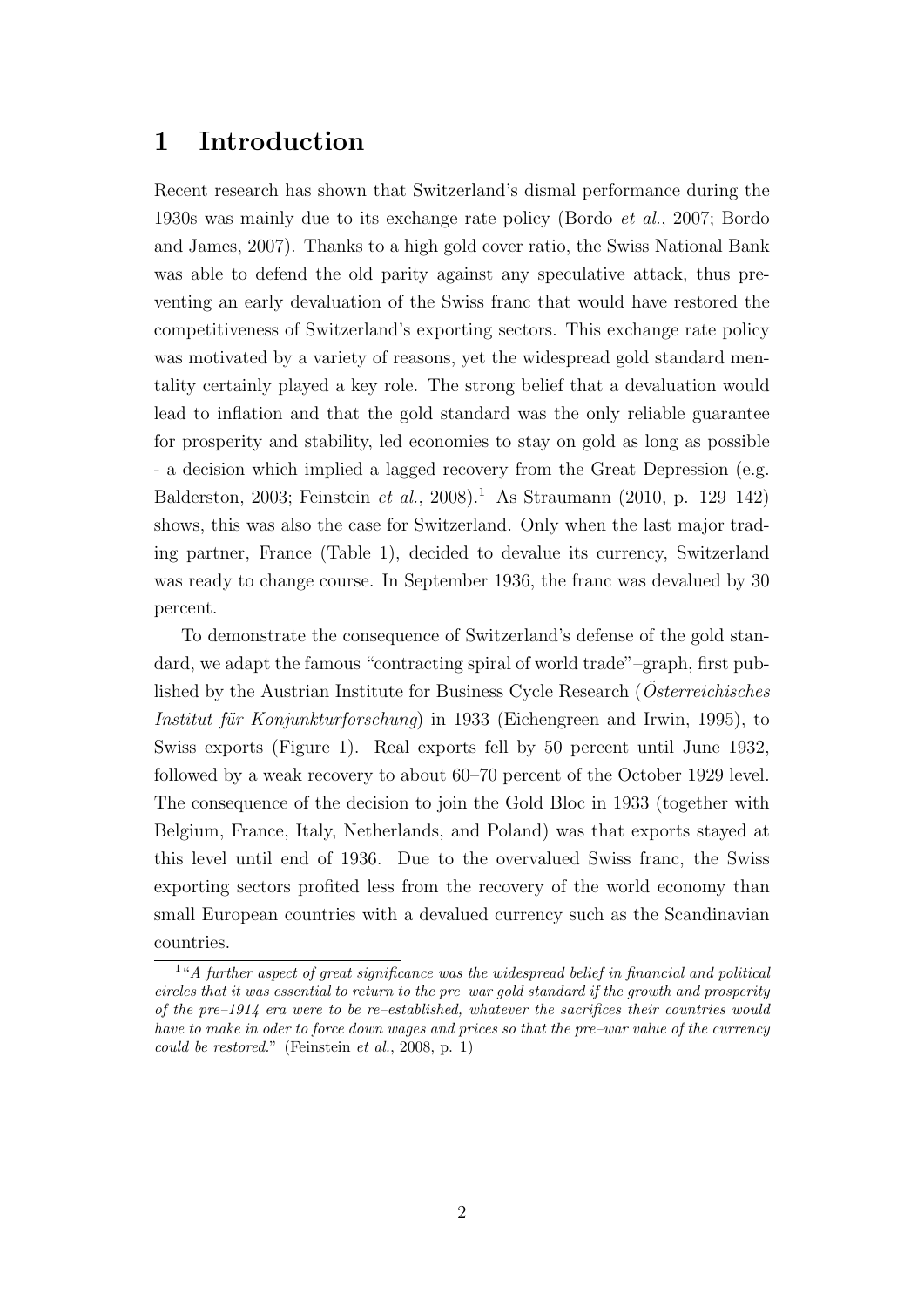

Figure 1: Swiss Exports, January 1929 – December 1936

Real exports, October 1929=100; Source: Monatsstatistik des auswärtigen Handels der Schweiz, 1929–1932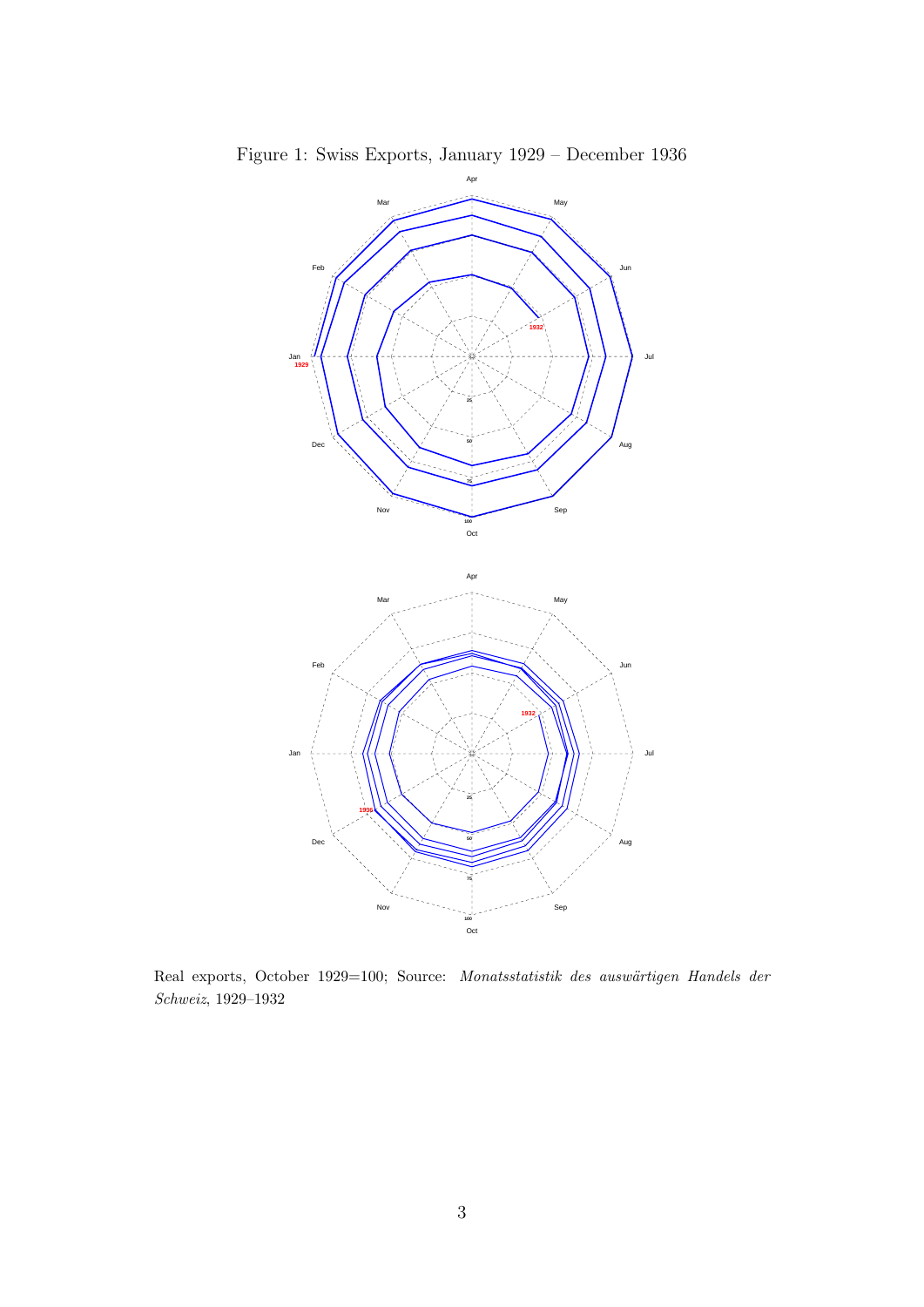| County         | Export Share | Import Share |  |  |
|----------------|--------------|--------------|--|--|
| Germany        | 17.43%       | 27.25%       |  |  |
| France         | 13.09%       | 16.15%       |  |  |
| Italy          | 8.22\%       | 7.62%        |  |  |
| United Kingdom | 12.19%       | 5.53%        |  |  |
| United States  | 7.24\%       | 6.57%        |  |  |
| Total          | 58.18%       | 63.12%       |  |  |

Table 1: Major Trading Partners in the Interwar Period

Average country shares of total exports and imports during 1929–1936. Source: Swiss Economic and Social History Online Database (www.fsw.uzh.ch/hstat), Tables L.18, L.19, L.22 ,L.23.

The Swiss National Bank's defense of the old gold parity was particularly detrimental as Switzerland's prices were extraordinarily sticky during this period. As a matter of fact, regulations protecting individual economic sectors and fixing prices dramatically increased during the crisis. Instead of enabling the downward adjustment, the government sought to cushion the negative effects of an overvalued currency by containing competition. Almost any pressure group, in particular Swiss farmers, was able to obtain protection and subsidies. In many historical accounts, the rise of these corporatist policies in the 1930s has been hailed as the beginning of a fruitful cooperation between capital and labor. But in the context of an orthodox gold standard policy, these rigidities proved to be fatal. Therefore, understanding the nature of Switzerland's economic crisis during the 1930s requires not only a thorough analysis of the exchange rate policy, but also a better grasp of how prices adjusted before and after 1929.

Besides the exchange rate policy and the stickiness of prices, there is a third feature defining the course of Switzerland's economic crisis. The ample gold reserves may have prevented the Swiss National Bank from leaving the gold standard at an early state of the crisis. But on the other hand, they also allowed the central bank to refrain from increasing interest rates in the face of speculative attacks. From 1931 to 1936 when the devaluation enabled the central bank to reflate the economy nominal interests remained close to zero. By contrast, Belgium and France, which also defended the gold standard until the mid–1930s were forced to increase their interest rates whenever investors mistrusted their currencies. Switzerland's real interest rates were still substantial from 1931 to 1936, but the usual constraints of the gold standard did not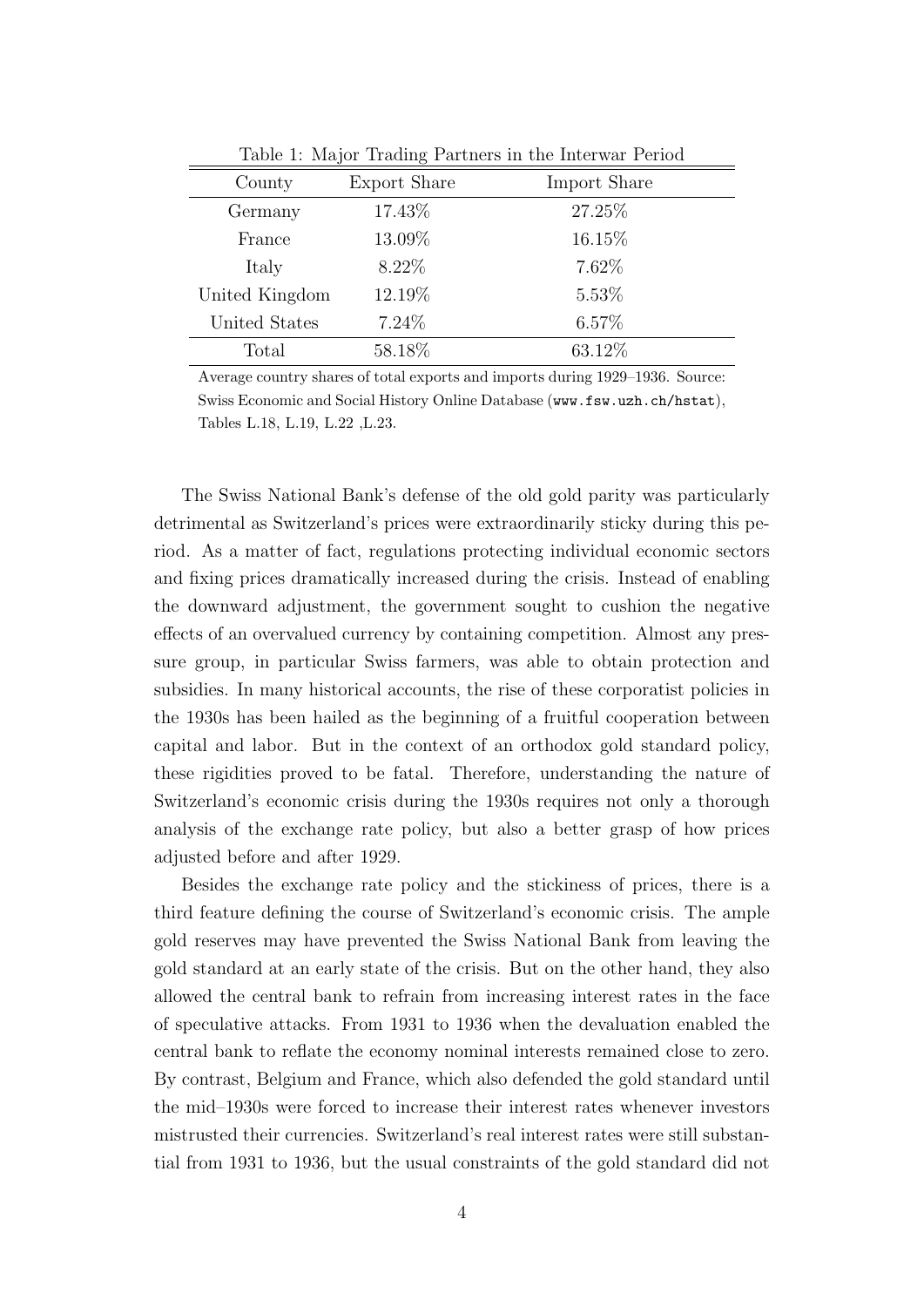apply to Swiss monetary policy.

In this paper, we try to account for these different aspects of the Swiss crisis. Our contribution is threefold. First, we provide a new monthly dataset covering the performance of the real economy from January 1926 to December 1938. Second, we estimate the structural parameters of a New Keynesian small open economy model for Switzerland in the spirit of Clarida et al. (2000, 2001) and Gal´ı and Monacelli (2005), going beyond the calibration exercise in Bordo et al. (2007). We explicitly take into account the fact that Switzerland was not forced to increase nominal interest rates during the Gold Bloc period due to the massive gold inflow starting with the German crisis in June 1931 and intensifying after Britain went off gold. Following Ireland (2004), the model incorporates a vector autoregressive measurement error component capturing the dynamics in the data which are not represented by the economic part. This feature allows to assess the model's suitability for the data under analysis. Moreover, it is possible to compare the relative importance of the structural shocks (foreign demand shock and terms of trade shock) with the contribution of the measurement error block by looking at the decomposition of the forecast error variance. The results show that the economic part of the model contributes a significant variance share. The structural approach enables us to embark on a counterfactual experiment by simulating the Swiss economy in the case of a devaluation of the Swiss franc in September 1931, the month at which the UK left gold.

Our results show that the terms of trade shock played an important role for the Swiss economy during the Interwar Period. While foreign demand was recovering after 1932, the terms of trade further deteriorated. Consequently, the latter effect dominated the foreign demand impulse and led to a long lasting recession, which only ended when Switzerland left gold in September 1936. As a result, our counterfactual analysis implies that in case of an earlier devaluation of the Swiss franc, the economy would have recovered a lot faster and reached its steady state level shortly after leaving gold: the decision to defend the parity turned out to be extremely costly. This finding is in line with the successful recovery of Sweden after leaving gold together with the UK (Rathke et al., 2011).

Our third contribution is that we provide a thorough discussion of how prices behaved from 1926 to 1938. In particular, we detect severe price rigidities, induced by a high degree of cartellization and regulatory measures, as an important characteristic of the Swiss economy in the Interwar Period. More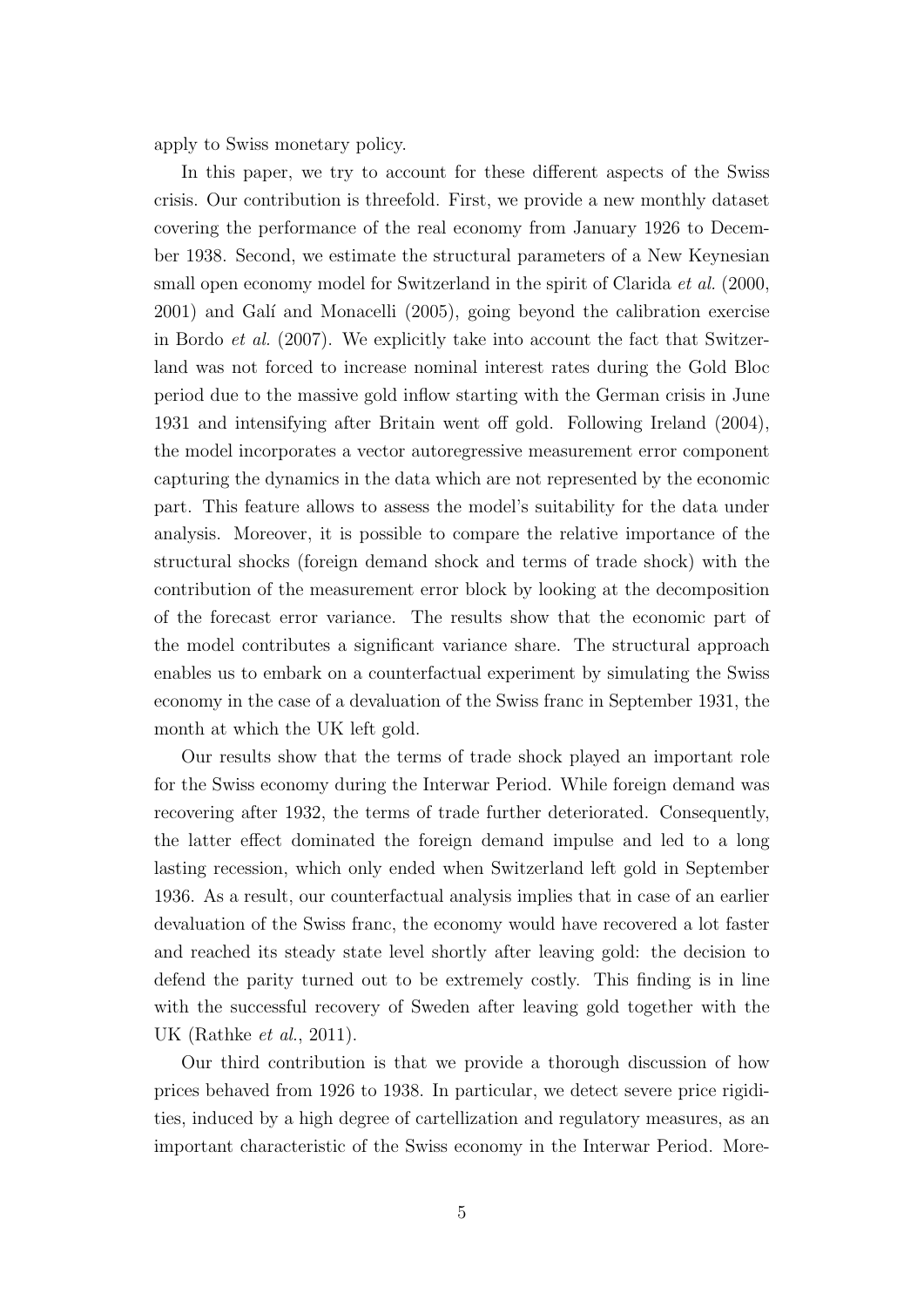over, our estimation results not only confirm this finding but also emphasize the cost of it. A counterfactual analysis shows that a lower degree of price stickiness would have been beneficial for the Swiss economy. This result highlights the potential benefits of an internal devaluation and the cost of corporatist policies.

## 2 The Model

The underlying model corresponds to the basic New Keynesian small open economy model as introduced by Galí and Monacelli (2005) and Galí (2008). Already in the Interwar years, the Swiss economy was characterized by a high degree of openness<sup>2</sup>. Thus, we believe it is important to model open economy characteristics explicitly. Moreover, we follow Calvo (1983) by modeling nominal price rigidities. This seems to be an important stylized fact for the period under analysis: a large share of domestic prices and wages was fixed by the government. Not only did it own the national monopoly for mail, telegram and telephone services and the Swiss federal railway, but also began to stabilize agricultural prices in the midst of the depression (Rutz, 1970, p. 180–184).

Price rigidities became an issue already in the 1920s, illustrated by the increasing difference between wholesale and consumer prices after the recession of 1921/22 (Kaufmann 1952, Marbach 1952, p. 747; see upper part of Figure 2). Especially the degree of cartelisation of the Swiss economy was blamed for this development.<sup>3</sup> The ministry of economics (*Eidg. Volkswirtschaftsdepartement*,  $EVD$ ) installed a committee to study price formation (*Preisbildungskommis*sion) in 1926, but without any control rights. $4$ 

<sup>4</sup>For the following, see Lautner (1950, p. 1–12), Eidgenössische Zentralstelle für

<sup>2</sup>E.g. in 1928 exports accounted for 20 % of GDP (Source: Die Volkswirtschaft, 1924– 1944).

 $3$ Commenting on the first results of the cartel enquête of the *Preisbildungskommission* in 1937, Fritz Marbach, a member of the commission from 1931 to 1965 and president from 1939 on, stated that free pricing was the exception rather than the rule ("[...] im allgemeinen darf man aber wohl behaupten, dass der Kartellpreis und nicht der 'freie Preis' die Regel ist"; Marbach 1937, p. 34). He repeats this assessment in his overivew article on cartells in the 1955 edition of the Handbuch der Schweizerischen Volkswirtschaft ("Der freie Preis ist in der schweizerischen Wirtschaft eine Aussnahme." Marbach, 1955, p. 19). The stability of cartellisation in Switzerland can be explained by the attitude of the public (see Katzenstein 1985, 2003 and the discussion in Straumann 2010, p. 344–345 for the importance of democratic corporatism for European small open economies). Illustrating this phenomenon, Marbach joked that the Swiss are in principle in favour of free markets, under the condition that they are exempt ("Der Schweizer ist dem Prinzip des freien Wettbewerbes (allerdings nimmt er sich dabei nur all-zuleicht selber aus) im grossen und ganzen recht gewogen." Marbach, 1952, p. 754). For an overview of cartelisation in Switzerland, see Eidgenössisches Volkswirtschaftsdepartement (1957) and Schröter (2011).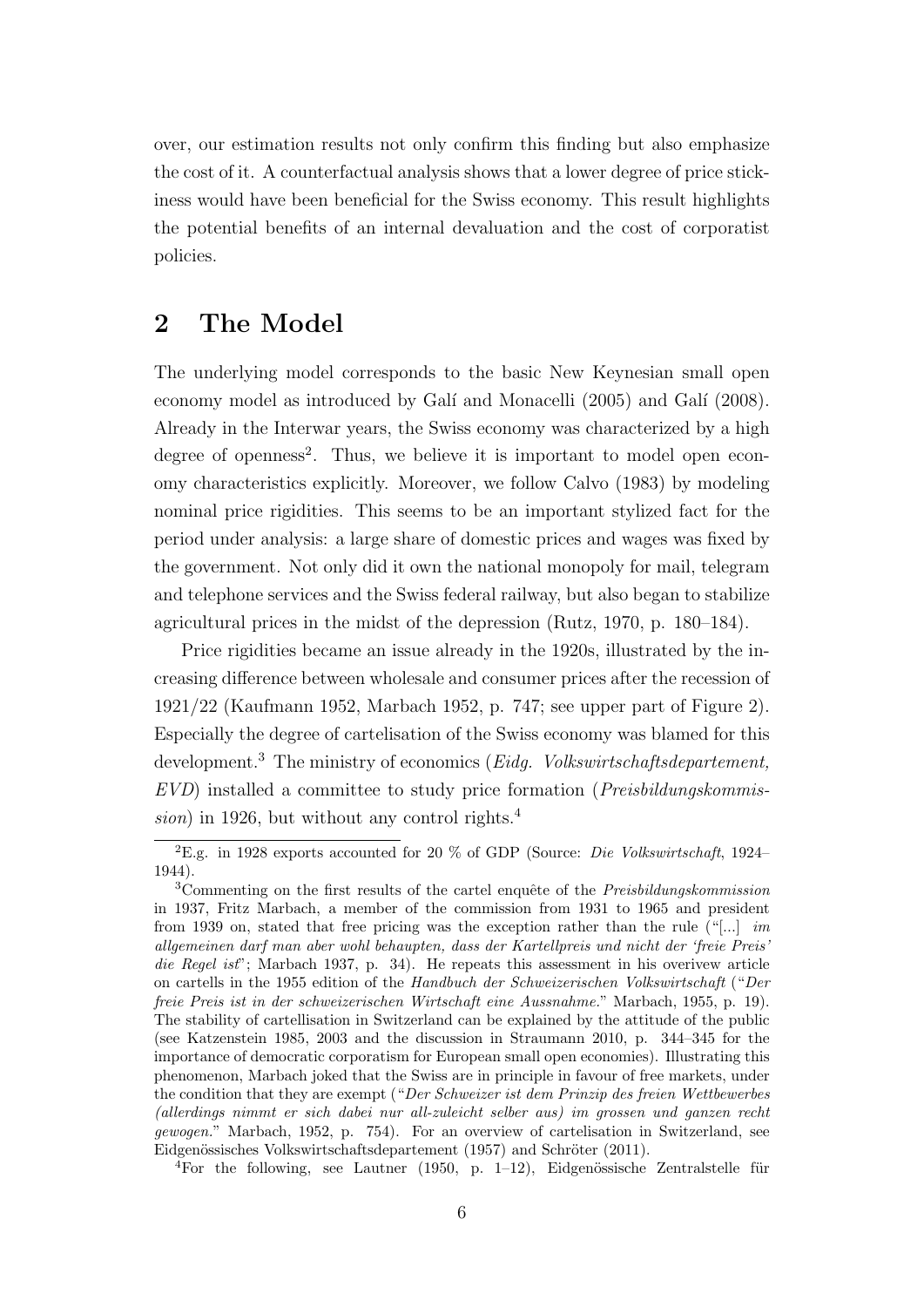A department for price controls (Preiskontrollstelle) was founded in 1931, in response to the Great Depression. Its main purpose was to monitor the influence of import restrictions on prices and to prevent unjustified price increases. In the beginning, it lacked effectiveness, because it depended heavily on voluntary cooperation. The lower part of Figure 2 illustrates this lack of effectiveness: wholesale prices kept falling faster than consumer prices. As a consequence and in fear of inflationary pressure due to the devaluation of the Swiss franc in September 1936, the Swiss parliament decided to implement direct price controls in 1936. The Preiskontrollstelle was authorized to collect necessary data and regulate prices. These regulations had two purposes: to protect consumers against unjustified price increases, and also to protect producers from price dumping. For example, milk prices were pegged by compulsory cartels and quotas, and export of watches became only possible conditional to complying with the price regulations of the watch industry (Hug, 1938, p. 364–366). Almost all prices were regulated (goods and services, gas, electricity, rents), and from September 1936 on, could only be increased with official approval, and even with approval, the adjustment had to be stepwise (Hug, 1938, p. 362). The effectiveness of this regulatory intervention can be seen from the lower part of Figure 2: while wholesale prices started to increase steeply after 1936, the increase in consumer prices was only moderate. In 1950, the central office for war economics ( $Eidgen\ddot{o}sisiche Zentralstelle für$ Kriegswirtschaft) reported overall success: due to the interventions, consumer prices adjusted much slower in the period 1939–1946 than in 1914–1921, when there was no intervention (Eidgenössische Zentralstelle für Kriegswirtschaft, 1950, p. 898).

Kriegswirtschaft (1950, p. 877–887), and Marbach (1952).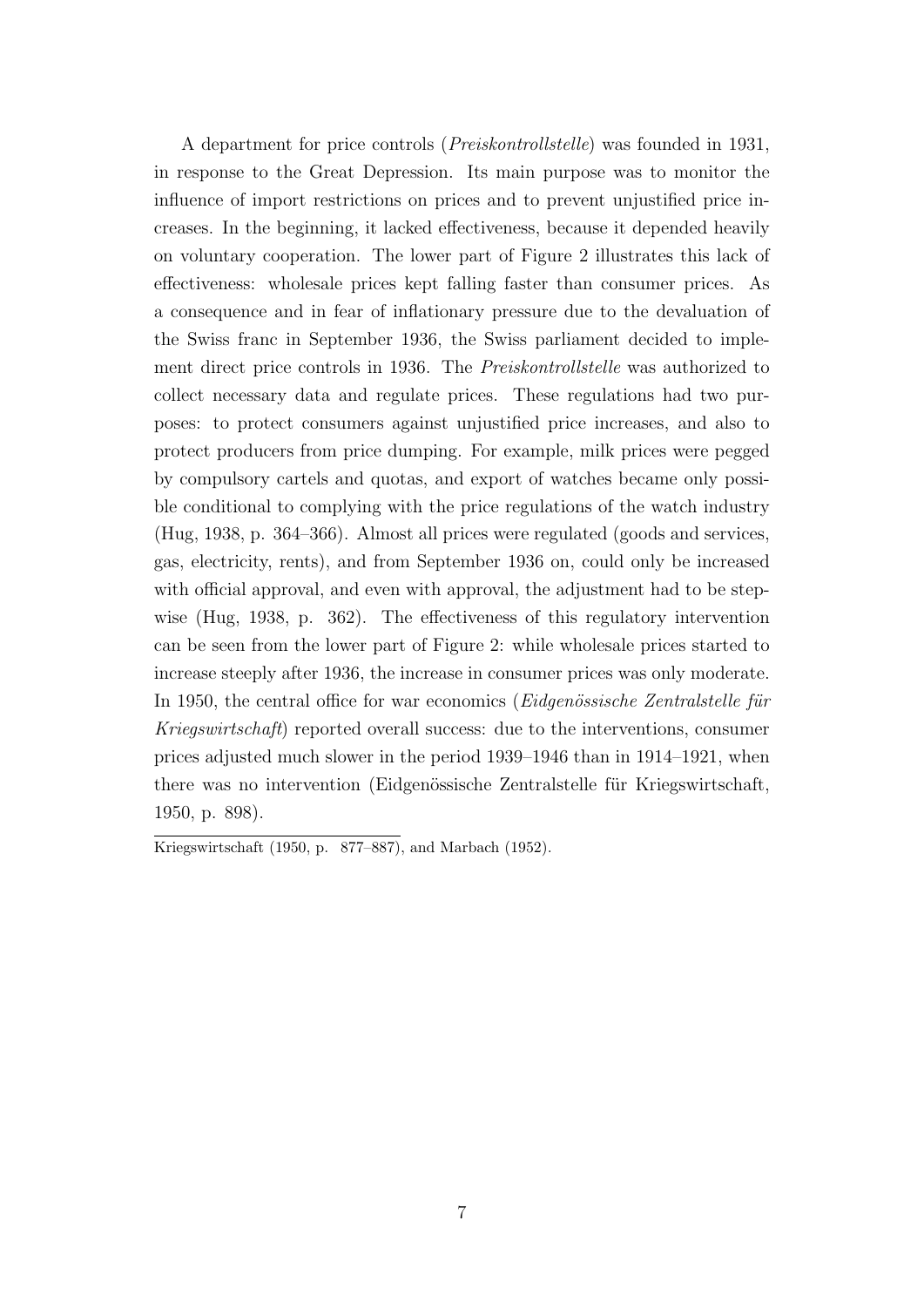

Figure 2: Producer and Consumer Price Indices, 1926–1938

Source: Swiss Economic and Social History Online Database (www.fsw.uzh.ch/hstat/), Table H.1

As stated in the introduction, we do not include a gold standard mechanism. To motivate our choice of model, we follow Bernanke (1995) and decompose Swiss money supply  $(M1)$  in the period 1922–1936 into contributions of the money multiplier  $(M1/BASE, BASE:$  monetary base), the inverse of the gold backing ratio  $(BASE/RES; RES:$  international reserves), the ratio of international reserves to gold  $(RES/GOLD)$ , and the gold reserves of the Swiss National Bank, expressed in domestic currency  $(GOLD = PGOLD \times QGOLD)$ :

$$
M1 = \frac{M1}{BASE} \times \frac{BASE}{RES} \times \frac{RES}{GOLD} \times PGOLD \times QGOLD \tag{1}
$$

The results reported in Table 2 and Figure 3 indicate that Switzerland did not fully commit to the rules of the game of the Gold Standard during the Interwar Period: the ratio of the monetary base to international reserves  $(BASE/RES)$  is not stable. Therefore, we refrain from including a particular Gold Standard mechanism into the model as opposed to e.g. Bordo, Helbling, and James (2007).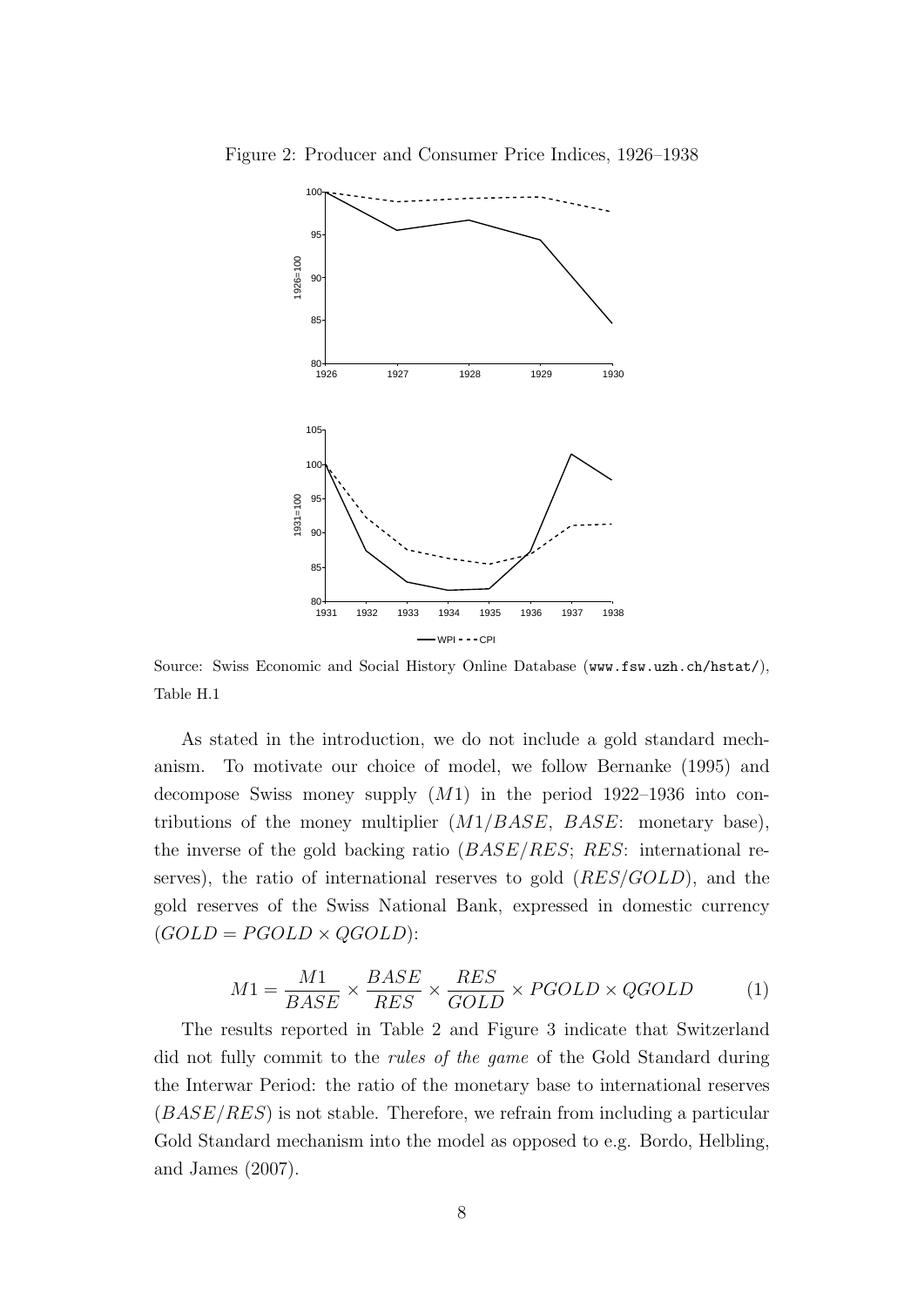|      |      |                   |                    |                    |       | Lable 2. Decomposition of owns woney oupply, $1322$ $1300$ |                    |
|------|------|-------------------|--------------------|--------------------|-------|------------------------------------------------------------|--------------------|
| Year | M1   | $\frac{M1}{BASE}$ | $\frac{BASE}{RES}$ | $\frac{RES}{GOLD}$ | PGOLD | QGOLD                                                      | $\frac{RES}{BASE}$ |
| 1922 | 2395 | 2.10              | 1.60               | 1.12               | 3.44  | 186.00                                                     | 0.62               |
| 1923 | 2327 | 2.14              | 1.50               | 1.15               | 3.44  | 182.76                                                     | 0.66               |
| 1924 | 2285 | 2.21              | 1.31               | 1.33               | 3.44  | 172.63                                                     | 0.76               |
| 1925 | 2411 | 2.41              | 1.29               | 1.40               | 3.44  | 161.95                                                     | 0.78               |
| 1926 | 2538 | 2.51              | 1.32               | 1.41               | 3.44  | 158.51                                                     | 0.76               |
| 1927 | 2652 | 2.48              | 1.38               | 1.34               | 3.44  | 168.79                                                     | 0.73               |
| 1928 | 2792 | 2.43              | 1.37               | 1.45               | 3.44  | 168.48                                                     | 0.73               |
| 1929 | 3122 | 2.60              | 1.22               | 1.59               | 3.44  | 180.04                                                     | 0.82               |
| 1930 | 3232 | 2.48              | 1.22               | 1.50               | 3.44  | 207.51                                                     | 0.82               |
| 1931 | 4006 | 1.56              | 1.05               | 1.05               | 3.44  | 683.12                                                     | 0.95               |
| 1932 | 4066 | 1.53              | 1.04               | 1.04               | 3.44  | 719.30                                                     | 0.97               |
| 1933 | 3675 | 1.68              | 1.09               | 1.01               | 3.44  | 581.59                                                     | 0.92               |
| 1934 | 3439 | 1.67              | 1.08               | 1.00               | 3.44  | 555.89                                                     | 0.93               |
| 1935 | 3136 | 1.79              | 1.25               | 1.01               | 3.44  | 404.24                                                     | 0.80               |
| 1936 | 3934 | 1.41              | 1.01               | 1.02               | 3.44  | 788.52                                                     | 0.99               |

Table 2: Decomposition of Swiss Money Supply, 1922–1936

Notes: M1, the monetary base (BASE), the gold reserves (GOLD), and the total reserves (RES) are measured in millions of Swiss francs. The gold parity (PGOLD) corresponds to the price of one gram of gold in Swiss francs. QGOLD denotes the quantity of gold reserves in tons.

Data Source: Swiss National Bank

www.snb.ch/n/mmr/reference/histz gm/source (T1.3 and T2.2)

www.snb.ch/n/mmr/reference/histz snb/source (T1.1)

www.snb.ch/en/mmr/reference/histz snb book/source (page 31)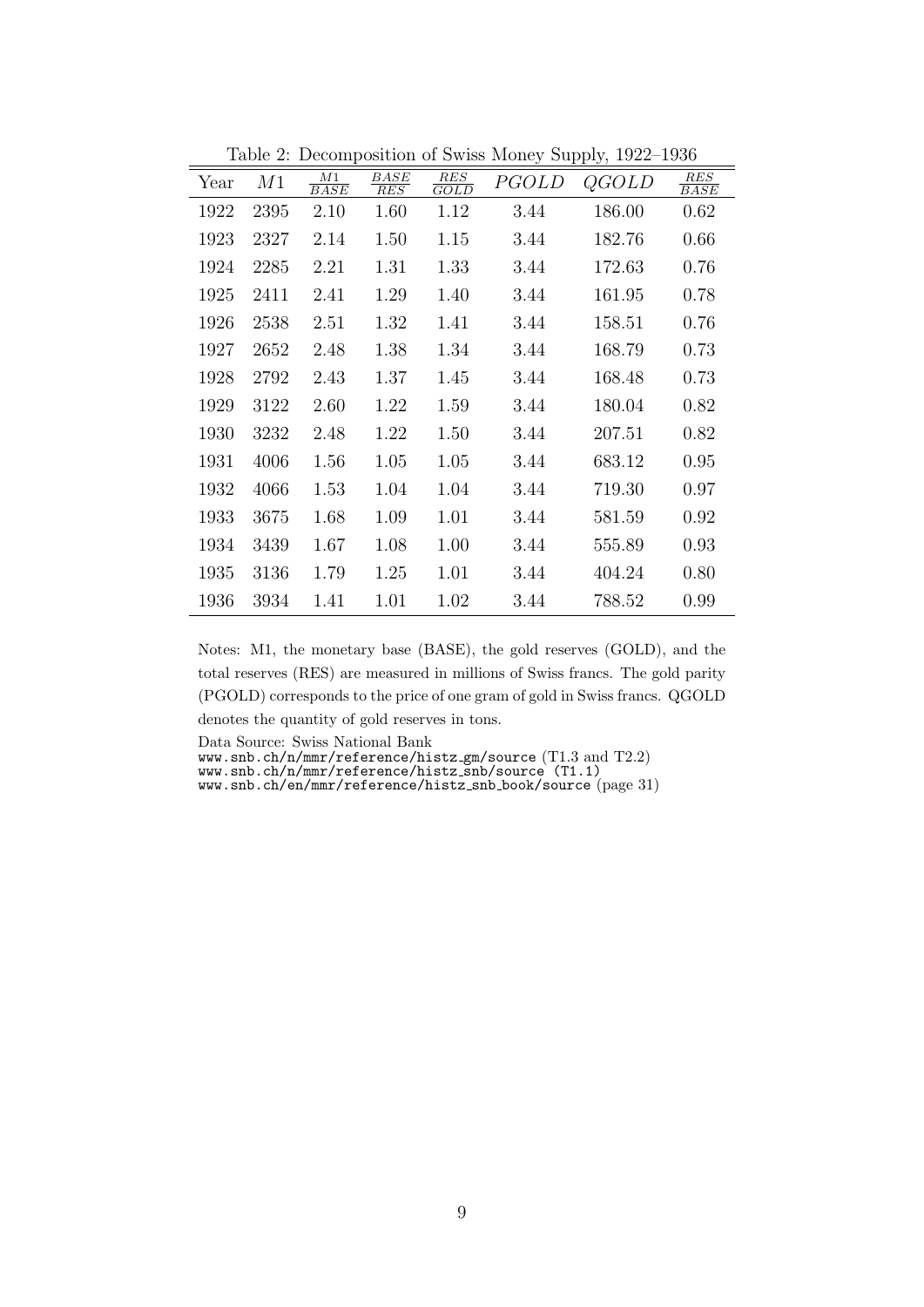

Source: Swiss National Bank, see Table 2 for further detail

The home economy is infinitesimal small and does not affect the economy of the rest of the world. Moreover, markets are assumed to be complete, i.e. agents trade a full set of state contingent bonds. Economic agents form rational expectations, the representative household maximizes expected lifetime utility and firms maximize expected profits. Ultimately, we would like to assess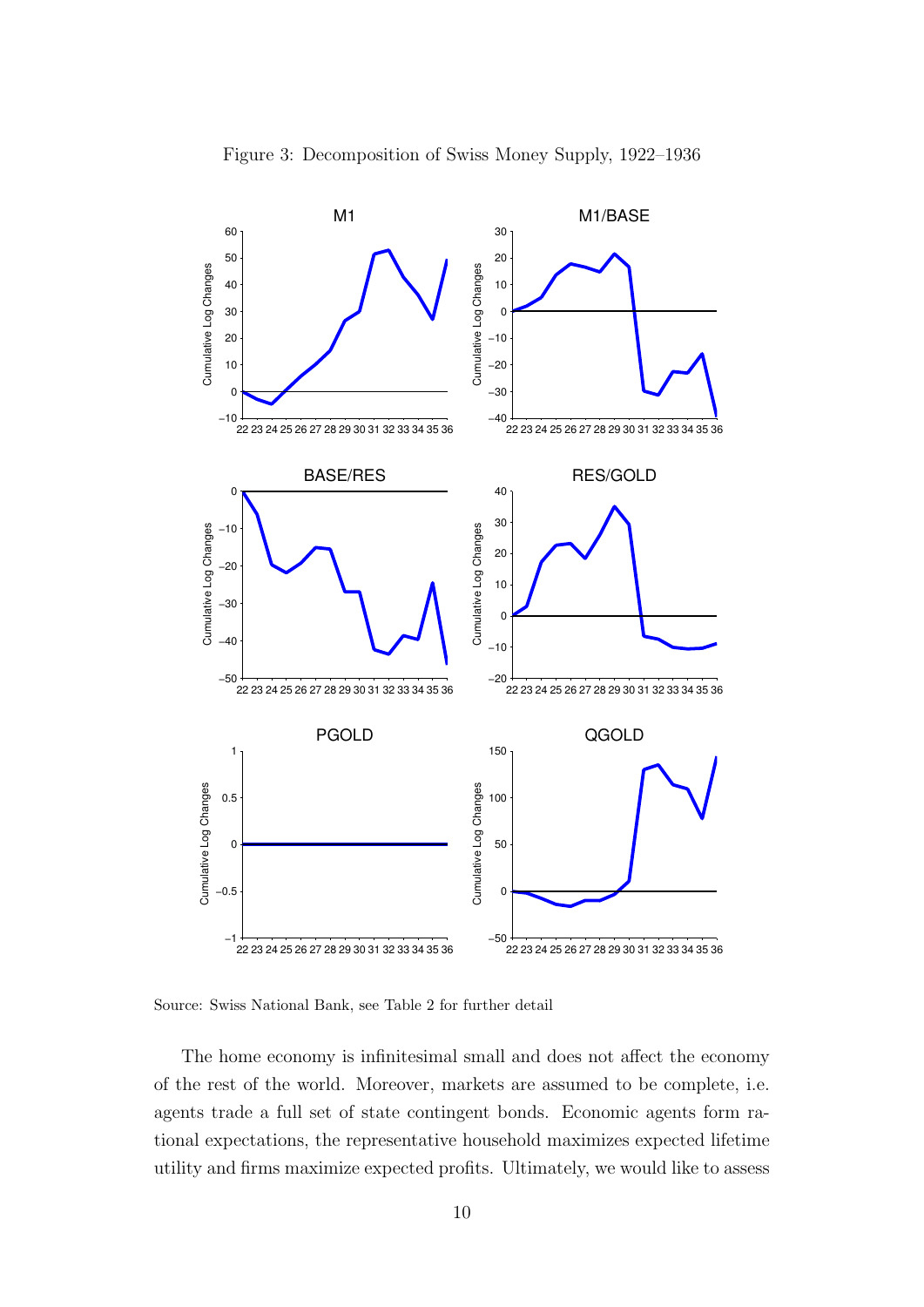whether an overvalued currency or the worldwide economic downturn was the main determinant of the long lasting recession in Switzerland. Consequently, we model both terms–of–trade and foreign demand as exogenous structural shocks. Using the dynamic stochastic general equilibrium approach allows to measure over–/undervaluation of the Swiss franc and to conduct counterfactual analysis in a straightforward way. A more detailed description of the model can be found in Appendix A.

### 3 Data and Estimation Method

We use monthly data of industrial production, inflation, and net exports, ranging from January 1926 to December 1938. An official industrial production index is not available before 1965 (Cascioni, 2000, p. 281). Already in the 1930s, this situation was deemed unsatisfactory, at least from the viewpoint of the Federal Statistical Office.<sup>5</sup> The problem of the missing Swiss production index (Das Problem einer schweizerischen Produktionsstatistik) was discussed at the 1936 meeting of the the Swiss Statistical Society (Schweizerische Statistische Gesellschaft). The overview in the Statistisches Handbuch der Weltwirtschaft published by the German staitistical office in 1936 (Statistisches Reichsamt, 1936) showed that of the 80 countries in the collection, 54 had industrial production statistics, Switzerland not being among them. To explain the situation, industrial representatives (building, engineering, textile and printing) listed the general reluctance of the industry providing the data, $6$  the high cost of data collection, and the availability of high quality trade statistics, which sufficed the needs of the mainly export oriented Swiss industry, therefore making a production index superfluous.<sup>7</sup> Because of the lack of contemporaneous data, we could switch to the sectoral estimates provided by David (1995), but these series are only at an annual frequency. Therefore, we decided to use the business cycle indicators published in the period of interest as a proxy, and take SBB (Swiss Federal Railway) freight data, as well as indicators for silk

<sup>&</sup>lt;sup>5</sup>"Ein grosser Teil der schweizerischen Bevölkerung ist auf Gedeih und Verderb auf den Ertrag der industriellen Anlagen und auf ihre Beschäftigung in ihnen angewiesen. Wie gross ist dieser Ertrag? Wir kennen ihn nicht." (Schwarz, 1936, p. 147)

<sup>6</sup>"Dann muss die Verbandsleitung auch mit einer Abneigung der Mitglieder rechnen, Dinge bekanntzugeben, welche die Grundlagen des Gesch¨afts betreffen. Diese Einstellung wäre besonders seitens der welschen Mitglieder zu gegenwärtigen, welche sich schon heute ¨uber einen angeblich ¨uberwuchernden 'esprit de police' der Verb¨ande beklagen." (Marti, 1936, p. 176)

<sup>&</sup>lt;sup>7</sup>See the contributions by Cattani (1936), Bühler-Krayer (1936), Fischer (1936), and Marti (1936).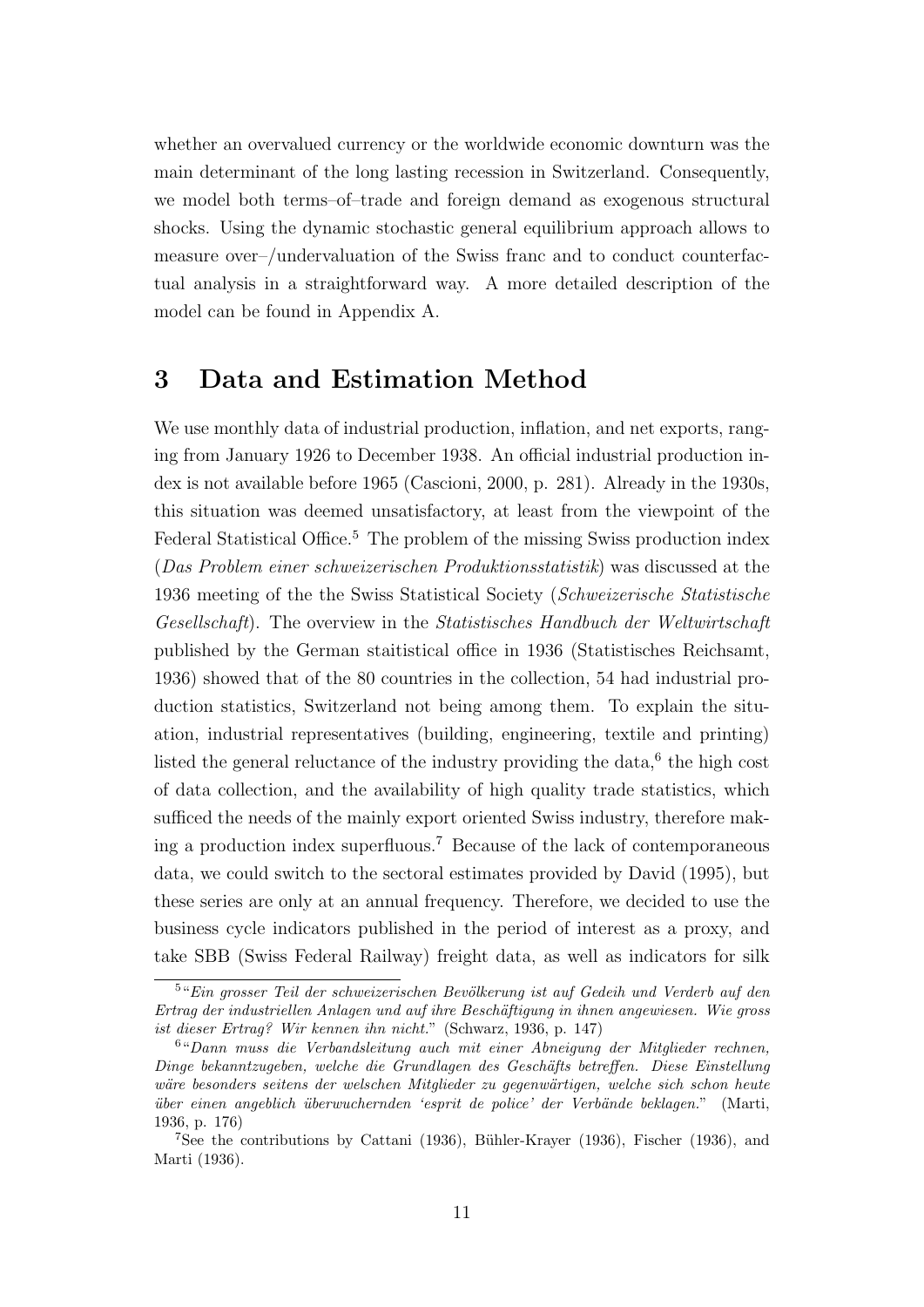and watch production<sup>8</sup>, which represent the two most important Swiss export industries in the Interwar Period.

Inflation data is calculated based on the consumer price index taken from the Federal Statistical Office<sup>9</sup>. Based on household accounts from 1912, 1920, and 1921 for skilled labourers, unskilled labourers and employees, the index was first published in January 1922 by the Federal Office of Labour (Eidgenössisches Arbeitsamt), first only for food. Because of critique by employee organisations and trade unions, it was extended to other expenditure groups and, after the revision in 1926, consisted of food, fuel (soap), clothing and rent.<sup>10</sup> As already mentioned, there are high quality trade statistics available for Switzerland, both by volume and value, at monthly frequency.<sup>11</sup> The Federal Customs Office (Eidgenössische Oberzolldirektion) publishes these data since 1885. We use the *Monatsstatistik des auswärtigen Handels der Schweiz*, 1926–1938.<sup>12</sup>

The solution of the model described in Section 2 leads to a non–linear system of expectational first order difference equations, which we log–linearize around its deterministic steady state, before solving it using the method proposed by Klein (2000). The solution of the model provides the policy functions, which can be written in state space form as

$$
\mathbf{y}_t = \mathbf{Z}\boldsymbol{\alpha}_t; \n\boldsymbol{\alpha}_t = \mathbf{T}\boldsymbol{\alpha}_{t-1} + \mathbf{R}\boldsymbol{\eta}_t,
$$
\n(2)

where  $y_t$  is a  $3 \times 1$  vector of observables (stationary output, inflation, and net exports), and  $\alpha_t$  is the  $2 \times 1$  unobservable state vector driven by the two structural shocks in  $\eta_t$ . The model is of course a highly stylized representation of the Swiss economy in the 1930s. Therefore, we follow Ireland (2004) and incorporate a dynamic measurement error with VAR structure into the state vector to allow for off–model dynamics in the data:

$$
\gamma_t = \mathbf{A}\gamma_{t-1} + \boldsymbol{\epsilon}_t; \boldsymbol{\epsilon}_t \sim N(\mathbf{0}, \boldsymbol{\Sigma}). \tag{3}
$$

<sup>8</sup>Source: SNB monthly reports (1926–1929, 1936–1938) and Die Volks-wirtschaft (1930– 1936).

 $^{9}$ Landesindex für Konsumentenpreise, www.statistik.admin.ch (cc-d-05.02.17.xls).

<sup>&</sup>lt;sup>10</sup>See Gordon (1939) and Koch (2000) for an overview. The index prior to 1926 is described in detail in Eidgenössisches Arbeitsamt (1923), the revised index in Bundesamt für Industrie, Gewerbe und Arbeit (1935).

<sup>&</sup>lt;sup>11</sup>See Acklin (1939) and Balmer and Zurwerra (2000) for an overview.

<sup>12</sup>All data are available on request.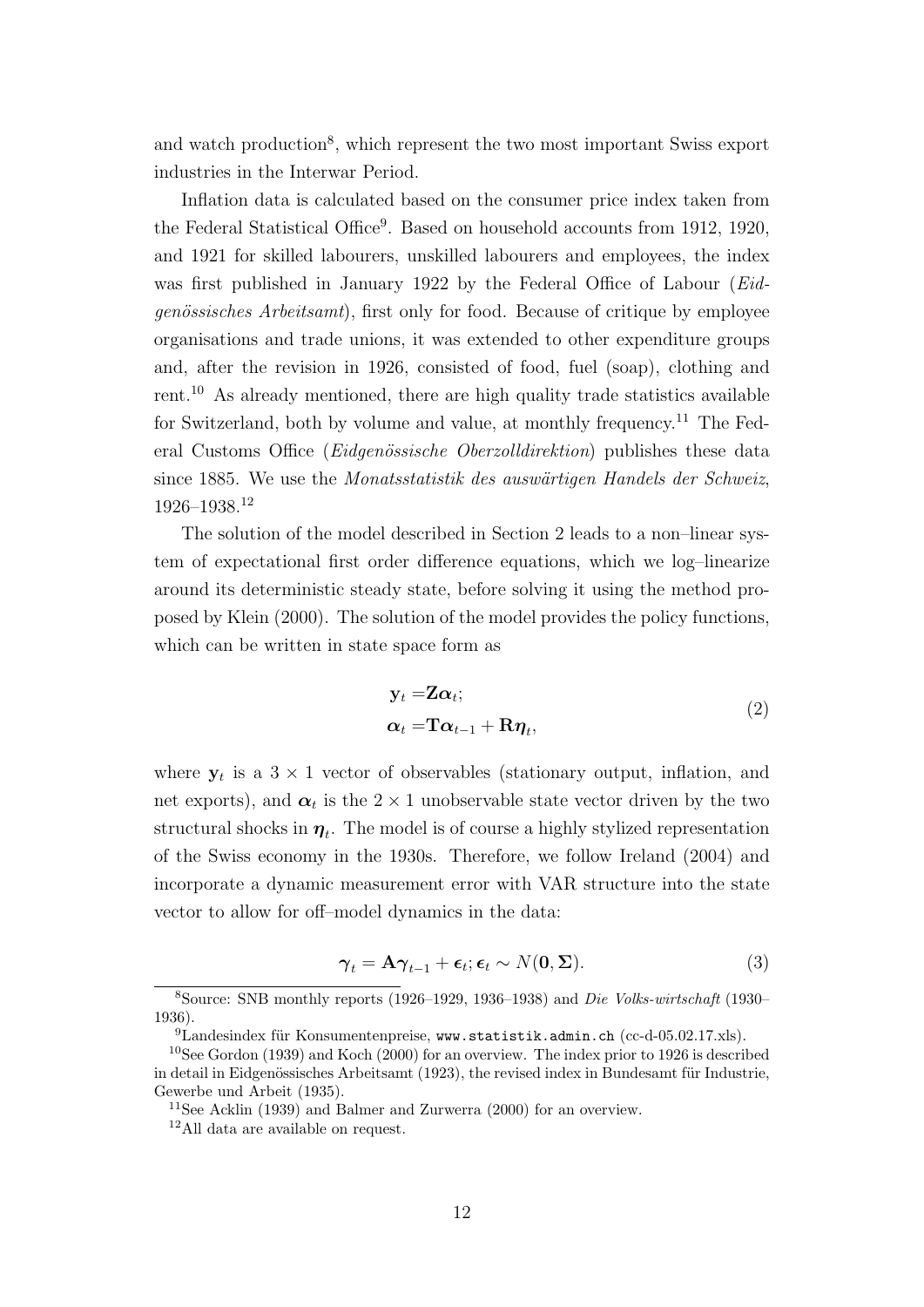The structure of the extended state space model is therefore

$$
\mathbf{y}_{t} = \begin{pmatrix} \mathbf{Z} & \mathbf{I}_{2} \end{pmatrix} \begin{pmatrix} \boldsymbol{\alpha}_{t} \\ \boldsymbol{\gamma}_{t} \end{pmatrix};
$$
\n
$$
\begin{pmatrix} \boldsymbol{\alpha}_{t} \\ \boldsymbol{\gamma}_{t} \end{pmatrix} = \begin{pmatrix} \mathbf{T} & \mathbf{0} \\ \mathbf{0} & \mathbf{A} \end{pmatrix} \begin{pmatrix} \boldsymbol{\alpha}_{t-1} \\ \boldsymbol{\gamma}_{t-1} \end{pmatrix} + \begin{pmatrix} \mathbf{R} & \mathbf{0} \\ \mathbf{0} & \mathbf{I}_{2} \end{pmatrix} \begin{pmatrix} \boldsymbol{\eta}_{t} \\ \boldsymbol{\epsilon}_{t} \end{pmatrix}.
$$
\n(2')

The setup allows to estimate the structural parameters of the model using Maximum Likelihood or Bayesian MCMC methods. We choose the Bayesian approach, since in this framework, it is straightforward to impose parameter restrictions using the prior distribution. The restrictions are necessary because there is no guarantee that the estimation algorithm results in parameter estimates which make sense from an economic point of view. If this turns out to be too restrictive, the measurement error variance will dominate the variance of the structural model.

We impose uniform priors with reasonable ranges for the structural parameters to be as loose as possible (see Table 3).<sup>13</sup> To generate the parameter chain, we use the tailored randomized MCMC method proposed by Chib and Ramamurthy (2010). The procedure is a modification of the standard Metropolis-Hastings algorithm (e.g. Chib and Greenberg, 1995). In each simulation step, the parameters are randomly combined into blocks. A proposal draw is generated from a multivariate t-distribution with a scale matrix derived at the conditional maximum of the posterior. The proposal is accepted if the value of the posterior at the new parameters is higher than for the old parameters. If not, it is accepted with an acceptance probability drawn from a uniform distribution  $U(0, 1)$ , to ensure that we find a global maximum.

 $^{13}{\rm For}$  the VAR-component, we require that the maximum absolute eigenvalue of  ${\bf A}$  is less than 0.6 to ensure that the persistence in the model comes from the structural shocks. In addition, the matrix  $\Sigma$  has to be positive semidefinite, and the maximum measurement error variance is not allowed to take values of more than 60 percent of the variance of the corresponding observable time series. This is similar to García-Cicco *et al.* (2010), who restrict the measurement error variance "to absorb no more than 6 percent of the variance of the corresponding observable time series" (p. 2519). Since the vectorized variance covariance matrix of the VAR part is given by vec  $(\Sigma_\gamma) = (\mathbf{I}_4 - \mathbf{A} \otimes \mathbf{A})$  vec  $(\Sigma)$ , our choice is not overly restrictive.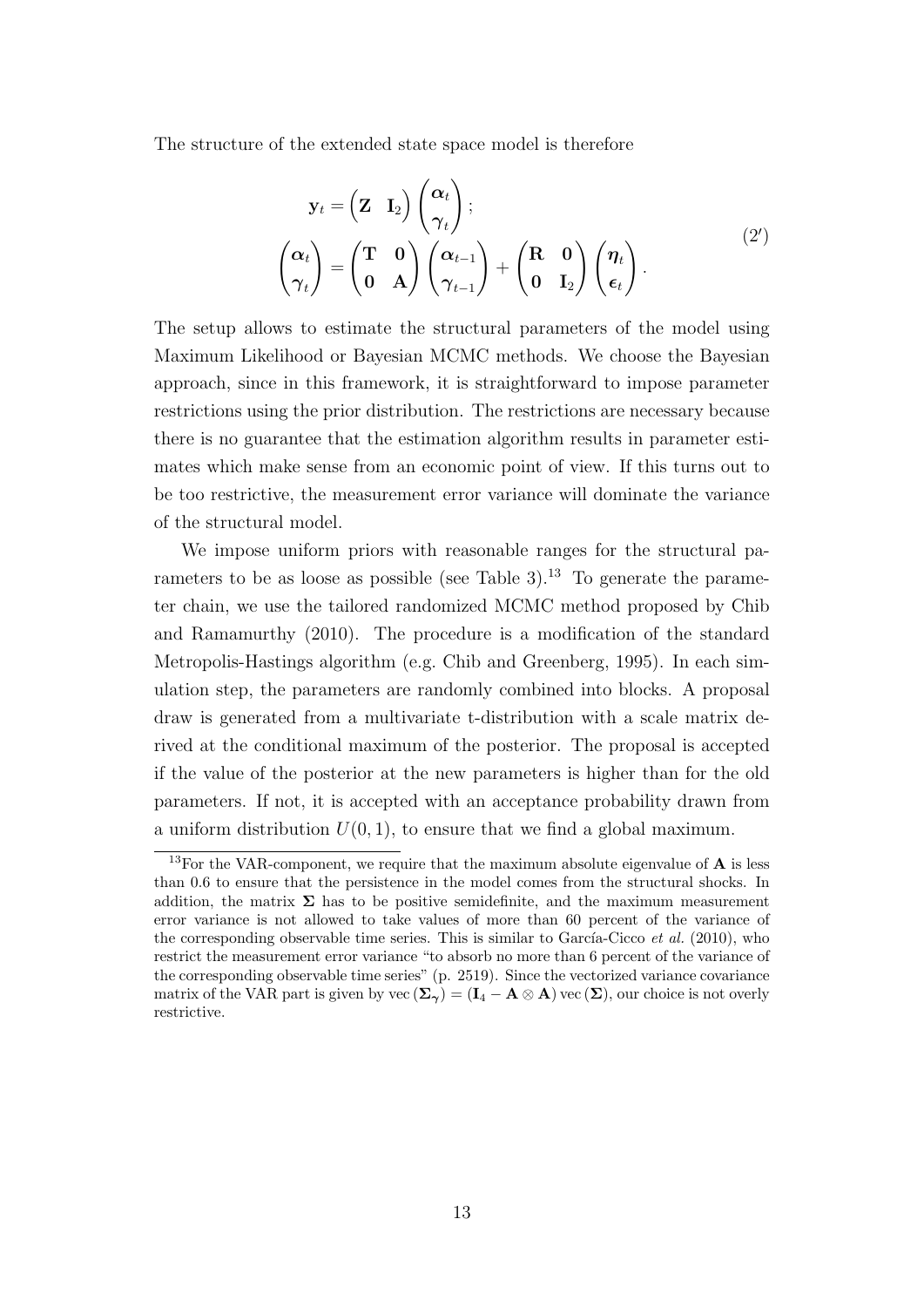| таріе ә.<br>Suructural I arameters. I osterior Distribution |                       |        |                |                             |
|-------------------------------------------------------------|-----------------------|--------|----------------|-----------------------------|
| Parameter                                                   | Prior Dist.           | Median | $90\%$ Bands   | Gewekes $\overline{\chi^2}$ |
|                                                             | calibrated            |        |                |                             |
|                                                             | calibrated            |        |                |                             |
| θ                                                           | $U \sim [5,7]$        | 6.425  | [5.312, 6.946] | 0.358                       |
| $\eta$                                                      | $U \sim [1.5,3]$      | 2.660  | [1.861, 2.967] | 0.875                       |
| $\sigma$                                                    | $U \sim [1.5,3]$      | 2.705  | [2.026, 2.969] | 0.835                       |
| $\alpha$                                                    | $U \sim [3,6]$        | 3.097  | [3.009, 3.373] | 0.337                       |
| $\omega$                                                    | $U \sim [0.4, 1]$     | 0.995  | [0.993, 0.996] | 0.878                       |
| $\rho_{y^*}$                                                | $U \sim [0,1]$        | 0.989  | [0.983, 0.993] | 0.355                       |
| $\rho_{\delta}$                                             | $U \sim [0,1]$        | 0.999  | [0.997, 1.000] | 0.189                       |
| $\sigma_{u^*}$                                              | $U \sim [0.01, 0.03]$ | 0.020  | [0.014, 0.029] | 0.615                       |
| $\sigma_{\delta}$                                           | $U \sim [0.01, 0.03]$ | 0.010  | [0.010, 0.010] | 0.371                       |

Table 3: Structural Parameters: Posterior Distribution

Results are based on 400000 draws, where the first 150000 are discarded as burn-in draws. SBB freight data is used for industrial production.

### 4 Results

#### 4.1 Parameter Distributions

With the algorithm described in the previous section, we draw 400000 replications, discarding the first 150000 as burn-in. Geweke's  $\chi^2$ -test is used to assess convergence of the parameter chains (Geweke, 1992). Results of the posterior distribution of the structural parameters<sup>14</sup> are presented in Table 3 and show a presence of high persistence in foreign demand, terms of trade, and prices. This finding underlines the fact that price rigidities seem to be an important feature of the Swiss economy at this time.

#### 4.2 Forecast Error Variance Decomposition

The decomposition of the forecast error variance of output and inflation shows that the structural model, even though being quite stylized, contributes a significant part to the dynamics in the data, especially in the long run. The structural model is more important for inflation than for output – this demonstrates again that price rigidity is an important feature of the Swiss economy in this period. Inflation is mainly driven by movements in terms of trade both in the short and long run. Off-model dynamics are more important for output, which indicates that the model is not able to capture all the dynamics of this eventful period, especially in the short run. However, the structural part of the model becomes more and more important at longer horizons so that in

<sup>14</sup>Posterior distribution of measurement error components can be found in Appendix B.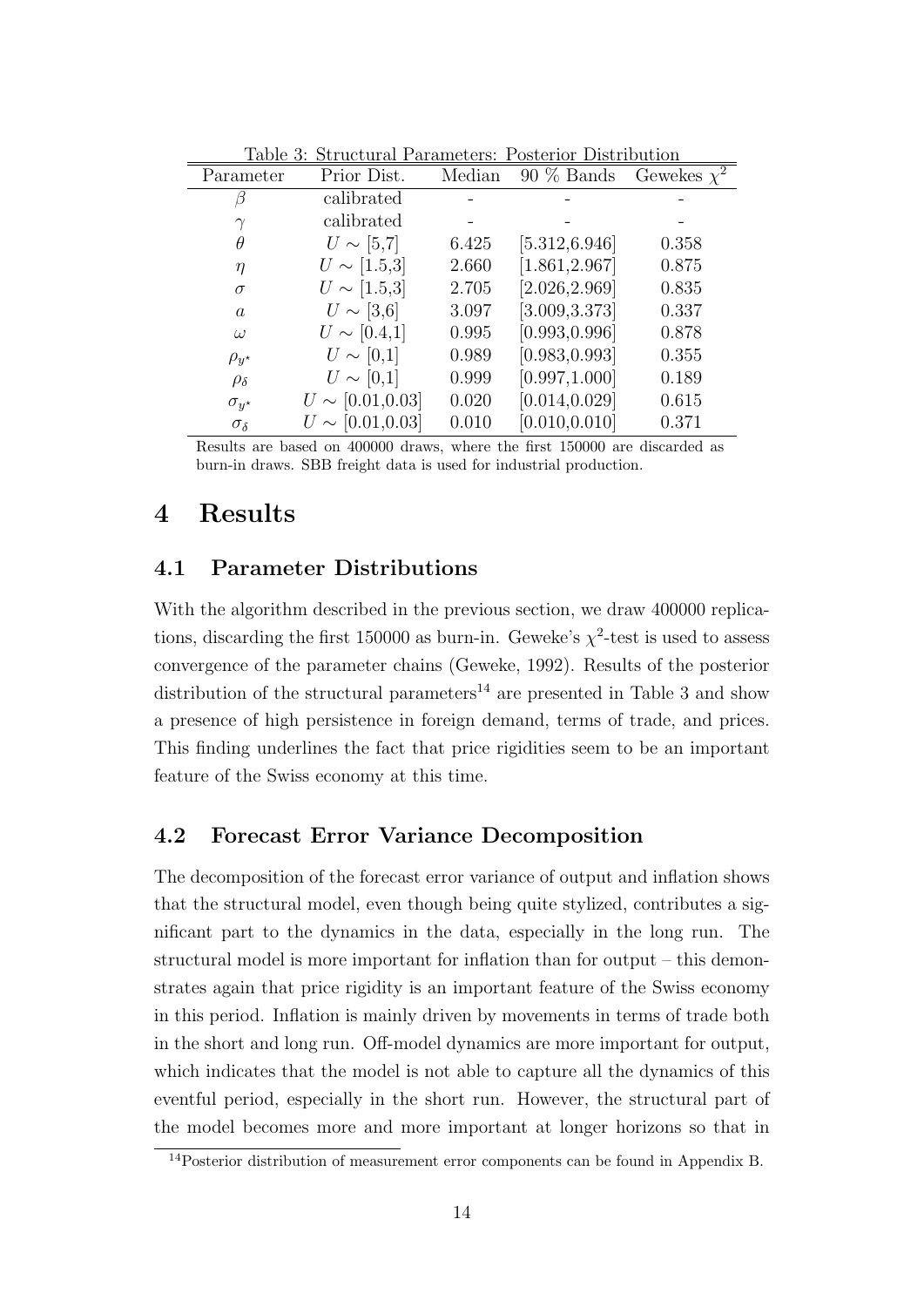the long run the measurement error only accounts for about 10 percent of the variation in output. Regarding the two structural shocks, foreign demand is slightly more important than terms of trade in the the short run, which in turn becomes more important in the long run.



Figure 4: Forecast Error Variance Decomposition (SBB)

Results are based on median outcomes of the posterior distribution, SBB freight data is used for industrial production.

Figures 5 and 6 report the relative importance of the shocks in case we use silk or watch production as a proxy for industrial production instead of SBB freight data. While the results reveal a worse model fit in general for these two specifications, we find qualitatively similar results for the forecast error variance decomposition. Hence, the importance of terms of trade for the Swiss economy turns out to be a robust finding.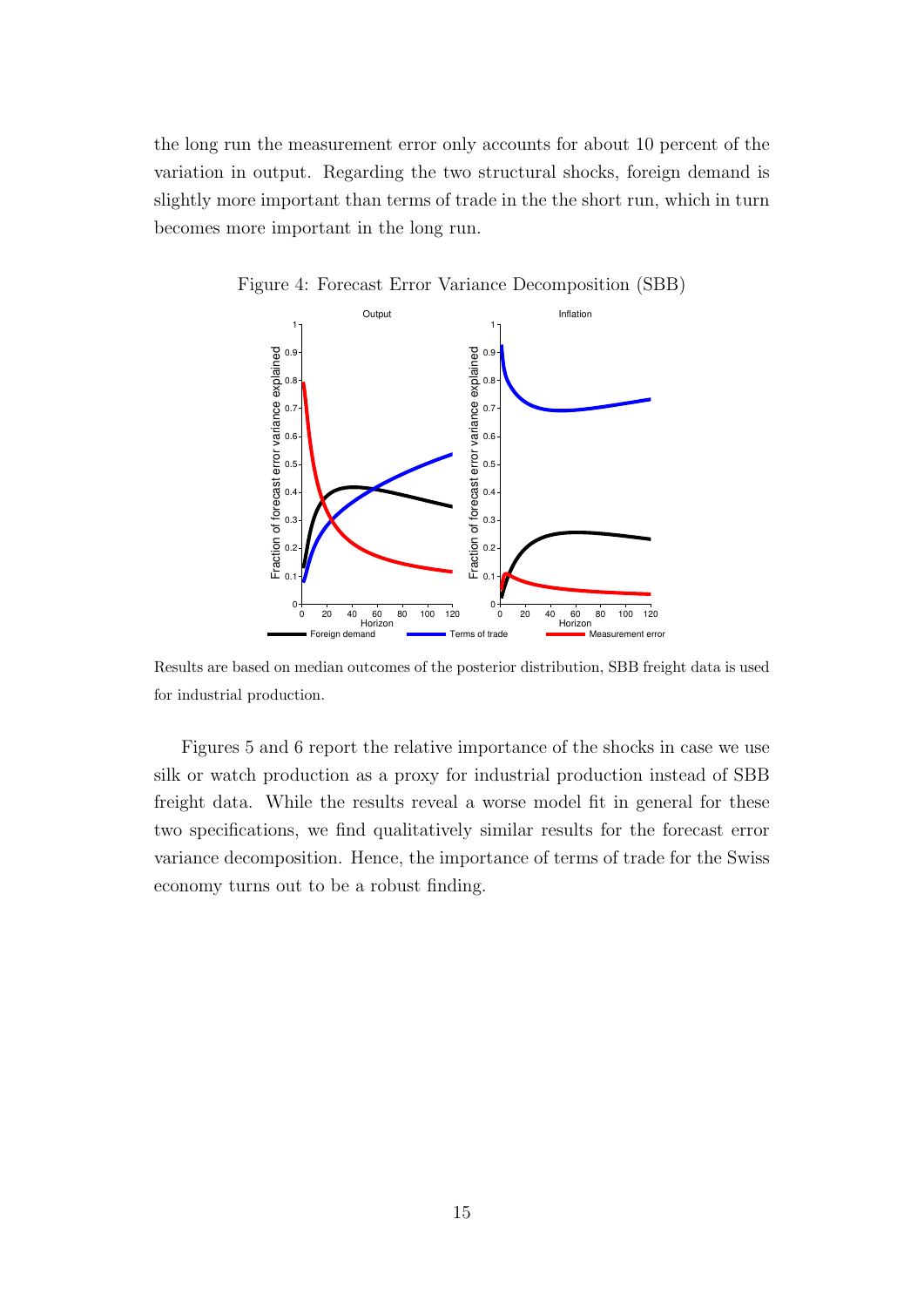

0 20 40 60 80 100 120 Horizon

Results are based on median outcomes of the posterior distribution, silk production is used for industrial production.



Figure 6: Forecast Error Variance Decomposition (Watches)

Results are based on median outcomes of the posterior distribution, watch production is used for industrial production.

### 4.3 Price Rigidities

Another robust finding are severe price rigidities. Figure 7 depicts the distribution of the average duration of a price being effective implied by the estimated posterior distributions of  $\omega$ . The remarkably high degree of price stickiness of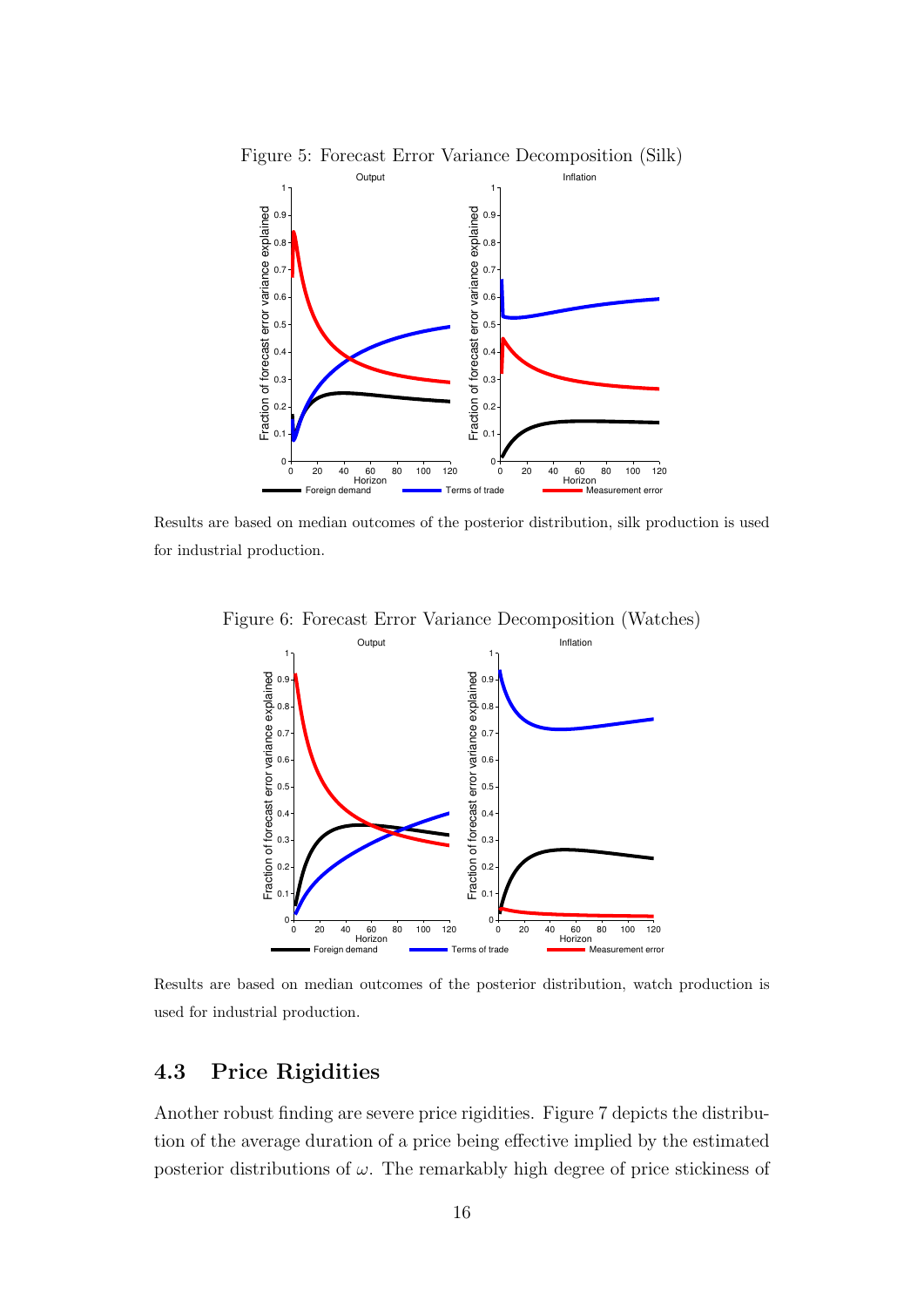the watches model is in line with an observed high degree of cartellization of the export sector as described in Section 2.



Average duration in months implies by the estimated posterior distributions.

#### 4.4 Estimated States

The fact that terms of trade and foreign demand are modeled as exogenous processes allows us to extract the model implied time series. The smoothed states displayed in Figure 8 are based on on 5000 draws from the posterior distribution. The foreign demand state shows the pattern of the business cycle for the main trading partners of Switzerland:<sup>15</sup> a downturn starting mid 1928, the lower turning point in 1932/33, and the recession 1936/37. This development should have helped Switzerland to escape earlier from the Great Depression. However, the terms of trade state shows that the Swiss franc stayed overvalued until autumn 1936. A sharp decline after the outbreak of the Great Depression in 1929 can be observed, and the terms of trade did not reach equilibrium until the devaluation of the Swiss franc in September 1936. The forecast error variance decomposition of output revealed that terms of

<sup>&</sup>lt;sup>15</sup>See Table 1 for the import and export shares of the main trading partners in this period.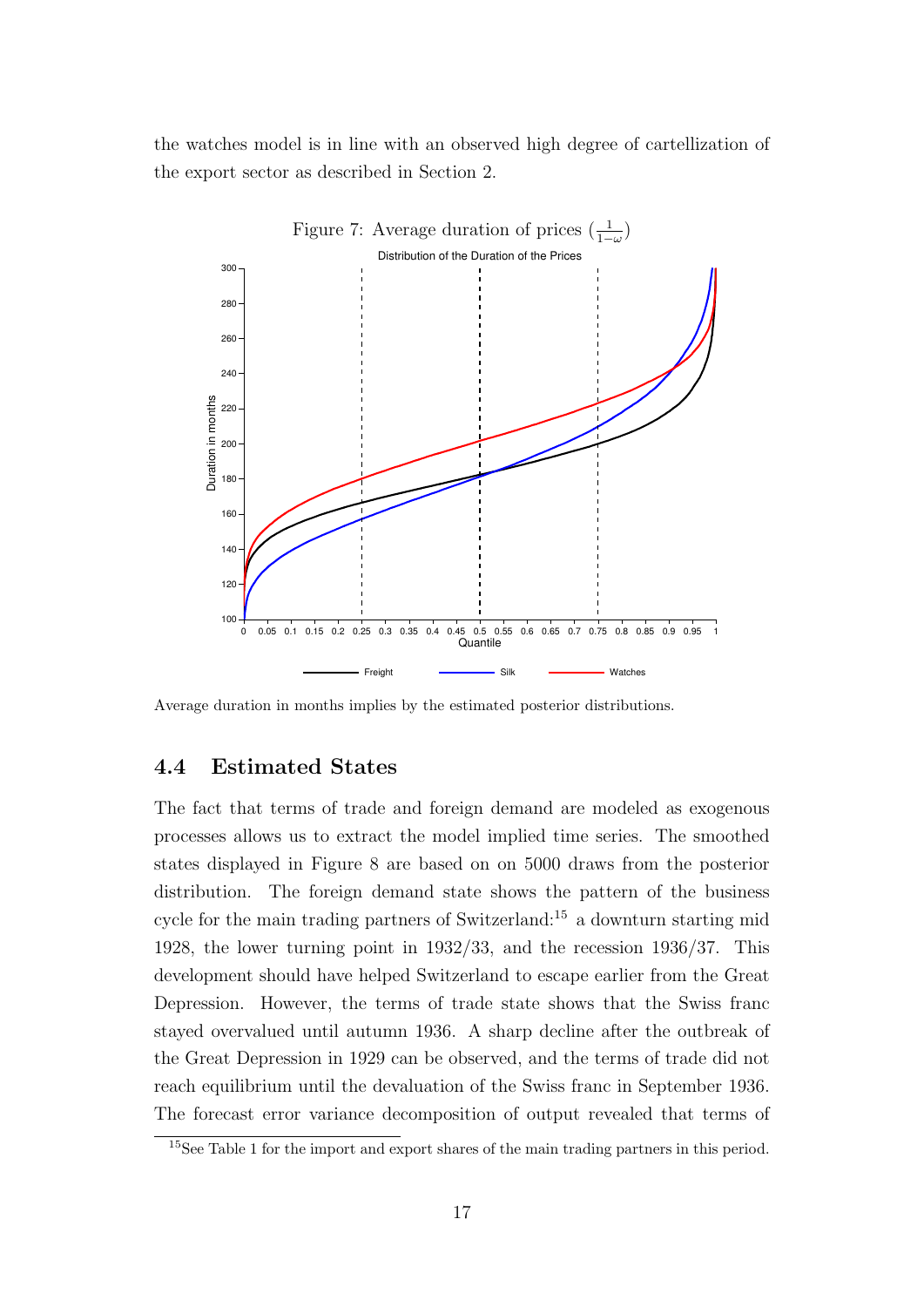trade are more important than foreign demand. Consequently, the positive effect of increasing foreign demand after 1932/33 was overcompensated by the overvaluation of the Swiss franc, and the escape from the Great Depression did not start before September 1936.



Results are based on 5000 draws from the posterior distribution. Solid line denotes the median results, while the dotted line corresponds to the 90% highest posterior density interval.

#### 4.5 Counterfactual Experiments

#### 4.5.1 Leaving Gold in 1931/33

What would have been the consequence of Switzerland leaving the Gold Standard together with Britain on September 21, 1931? What would have happened in case Switzerland did not participate in the Gold Block in July 1933 but devaluated their currency instead? To address the issue, we simulate the case of an early devaluation by setting the terms of trade state equal to one (i.e. the terms of trade are in equilibrium) and use 5000 draws from the posterior parameter distribution. We calculate the differences between the predicted log deviations of output from the actual deviations, which is equal to percent differences in levels. As can be seen from Figure 9, this difference is always positive after 1932. This is in line with out previous interpretation: obviously, the overvaluation of the Swiss franc against the sterling bloc and the US dollar caused the Swiss exporting sectors to profit less from the increasing demand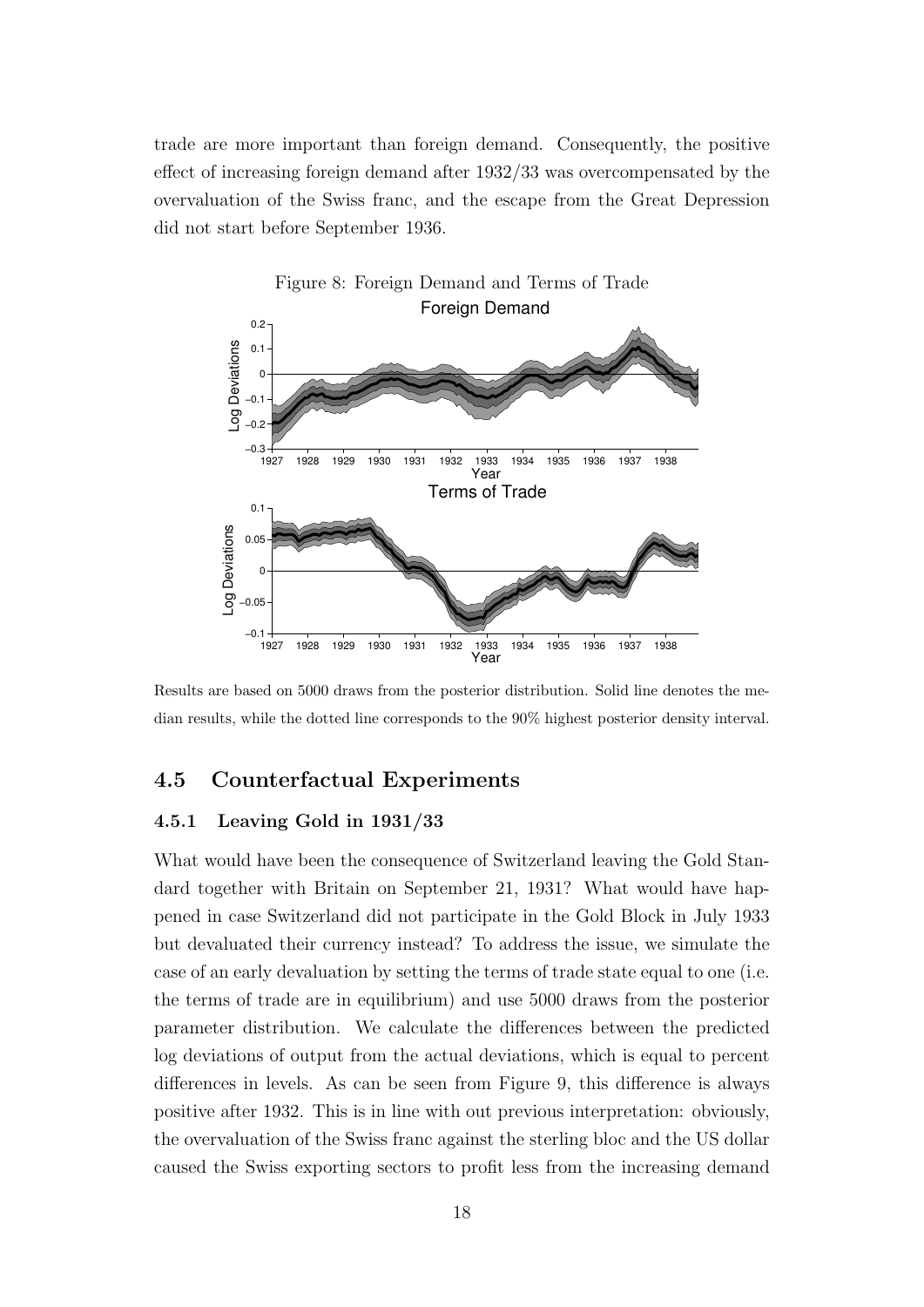after 1932/33 than small European countries with a devalued currency such as the Scandinavian countries. At least, there was some growth: in real terms, exports increased by 16 % between 1932 and 1934. But in 1935, when sterling further weakened, the upward trend of exports decelerated.



Figure 9: Estimated Gain of Leaving Gold in September 1931 / July 1933

Results are based on 5000 draws from the posterior distribution. Light-gray shaded area represents 95 % probability bands, dark-gray shaded area represents 68 % probability bands, black line represents median.

#### 4.5.2 Alleviating Price Rigidities

What would have been the implications for the Swiss economy of a lower degree of price stickiness? Would a policy intervention decreasing the degree of cartellization have been beneficial? We draw 5000 times from the posterior distribution and set  $\omega$  equal to a lower counterfactual value. As a consequence, firms are in this experiment allowed to reset their price level more frequently. We analyze two different scenarios: (i) strong intervention (small  $\omega$ ): the average duration of prices being effective reduces from 182 to 50 months, and (ii) medium intervention (medium  $\omega$ ): the average duration of prices being effective reduces from 182 to 100 months. As a next step, we estimate the counterfactual level of output implied by the structural part of the model. Figure 10 depicts the results and emphasizes the potential benefits of policies that reduce price rigidities. In particular, the extend to which the economy is exposed to cyclical fluctuations is significantly reduces with a lower  $\omega$ . Hence,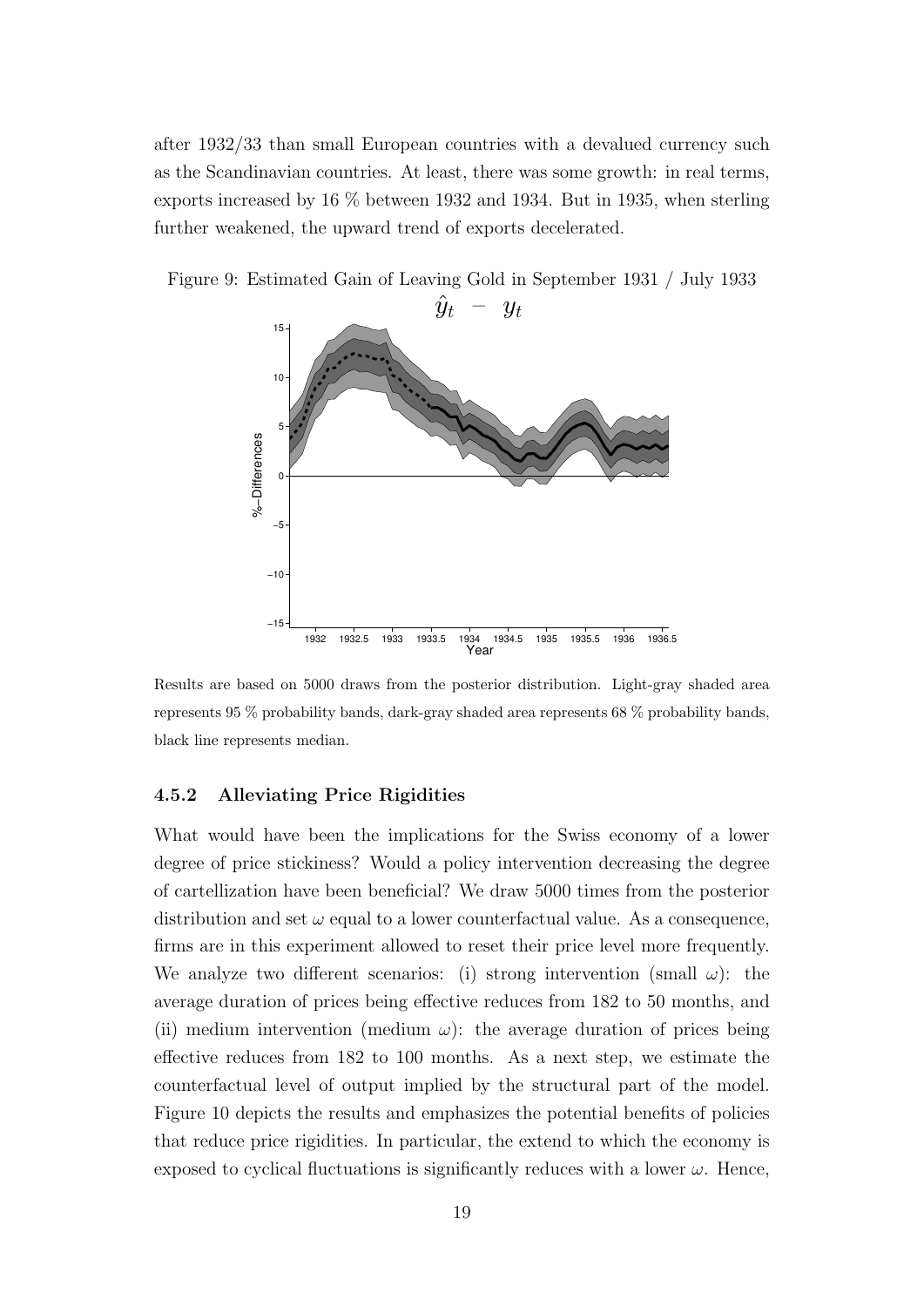the severity of the Great Depression might have been amplified by the rise of corporatist policies.



Results are based on 5000 draws from the posterior distribution, median outcomes are reported. Small  $\omega$  implies an average duration of prices being effective of 50 months, while medium  $\omega$  implies 100 months.  $\omega$  estimated implies a median duration of prices of 182 months.

# 5 Conlusion

As Choudhri and Kochin (1980) show, countries staying on gold, such as Netherlands, Belgium, Italy or Poland, faced a much more severe depression than the Scandinavian countries or Spain, which never returned to gold. The Gold Bloc countries stayed depressed, while the countries leaving gold early recovered by 1935 (Eichengreen and Sachs, 1985; Campa, 1990; Bernanke and James, 1991). The main determinants for the timing of abandoning the gold parity were deflationary pressure, the existence of banking crises, the gold cover ratio, and the extent of trade integration (Wolf, 2007, 2008).

The decision of Britain to abandon the gold standard on September 21, 1931 was seen as a catastrophe by contemporary Swiss policy makers.<sup>16</sup> Because of

<sup>16</sup>An example is the evaluation of this step as "disastrous" in the 25th Anniversary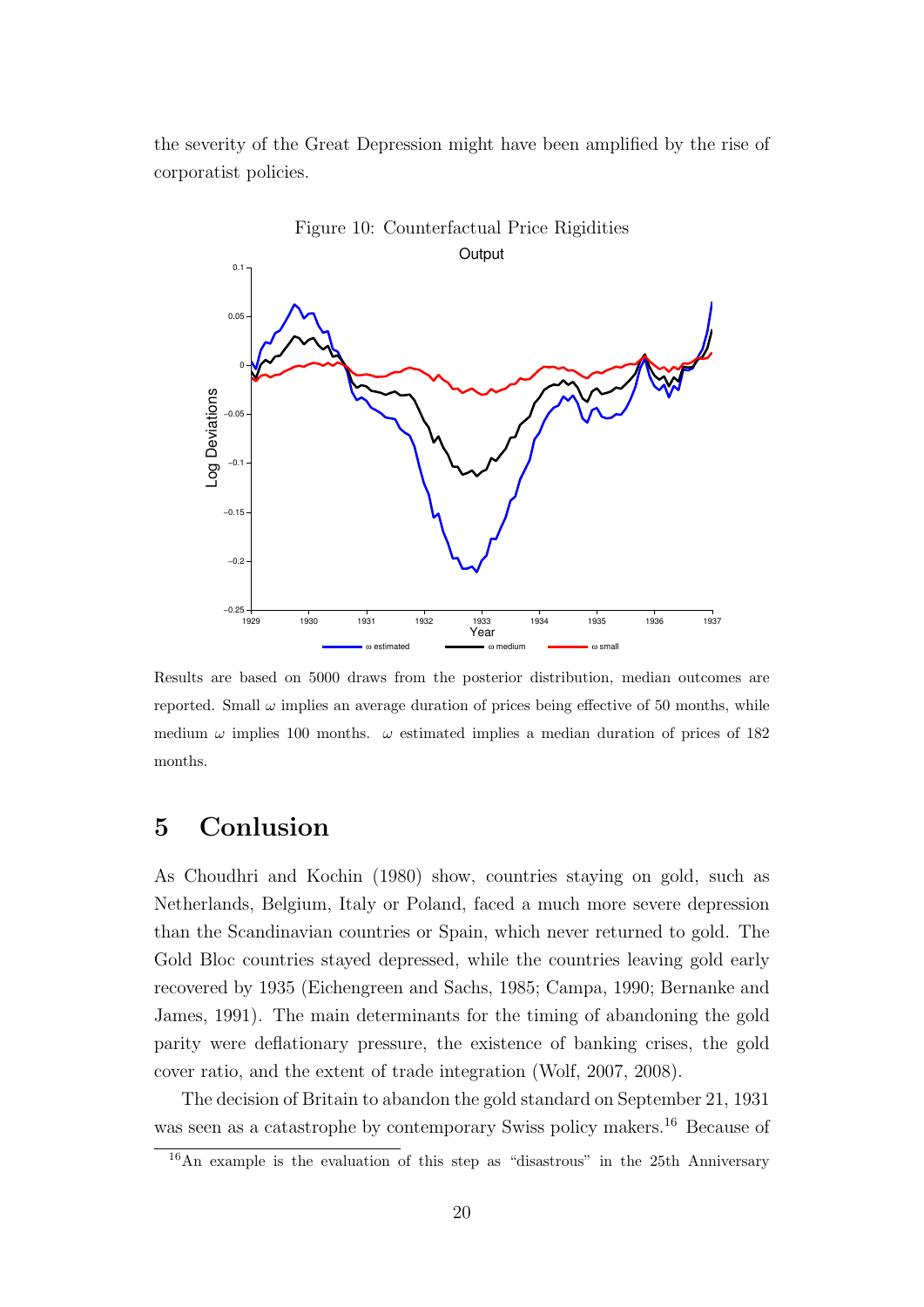the fear of inflationary pressure caused by a floating exchange rate and the fact that the accumulated gold stock was big enough to avert speculative attacks, Switzerland managed to stay on gold until September 26, 1936.

What were the consequences of this policy for the Swiss economy? In a New Keynesian small open economy framework, we show that foreign demand deviations from equilibrium started to increase in the second half of 1931. This should have had a positive effect on Swiss output. However, at the same time, the terms of trade deteriorated. Since the contribution of the terms of trade shock to the forecast error variance of output was higher than the contribution of foreign demand, the second effect dominated, and it took the Swiss economy until autumn 1936 to start recovering from the Great Depression.

Festschrift of the Swiss National Bank published in 1932: "Am 21. September 1931 gab das durch große Goldabzüge bedrängte und dadurch in seinen Reserven bedrohte England die Goldwährung auf. Dieser Schritt war um so verhängnisvoller, als zahlreiche Staaten dem Beispiel Englands unmittelbar folgten" (Schweizerische Nationalbank, 1932, p. 301/302).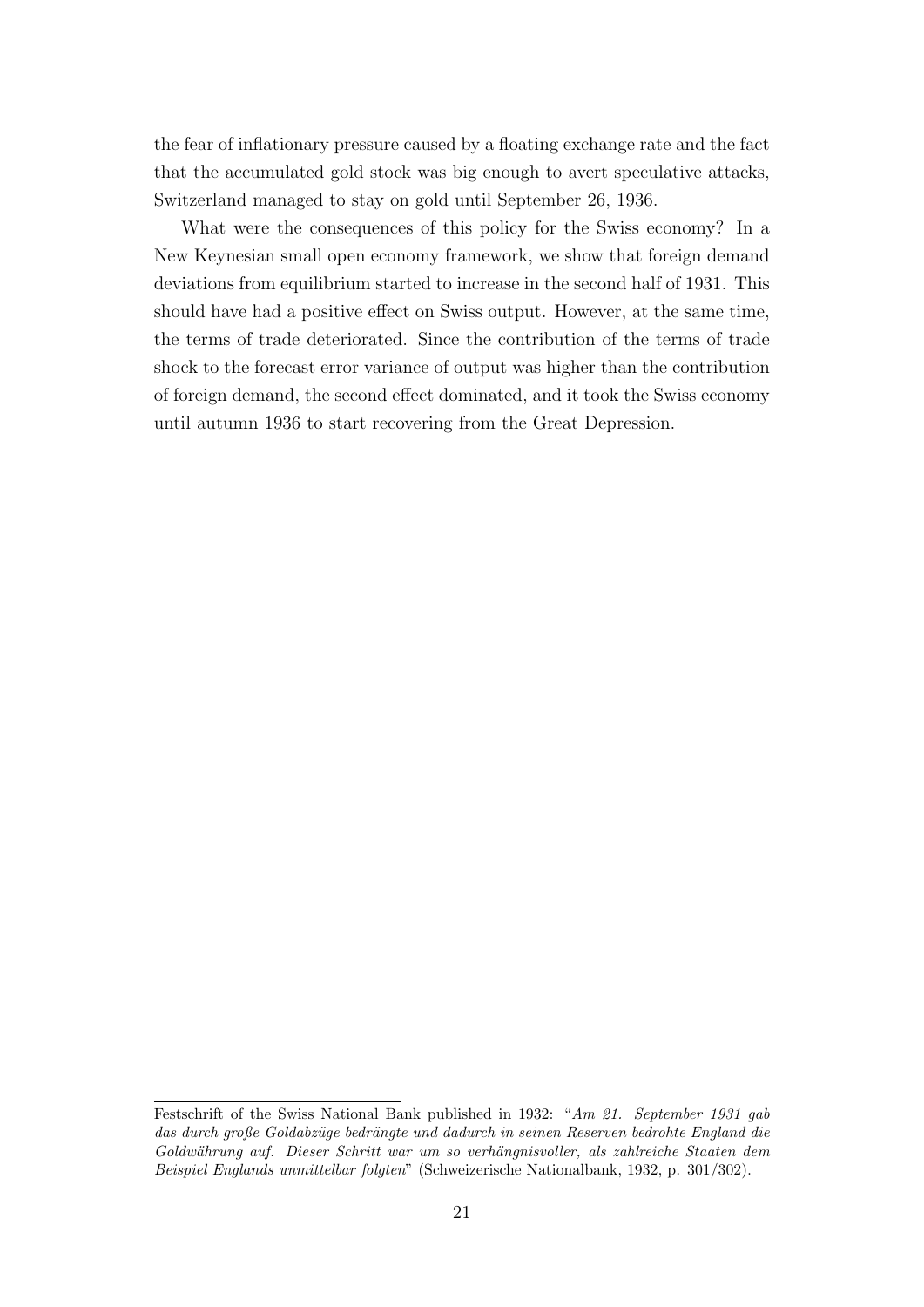# Appendix A The Model

#### A.1 Households

The economy is populated by an infinitely lived representative household, which maximizes its expected lifetime utility according to

$$
\max_{\{C_t, N_t, B_{t+1}\}_{t=0}^{\infty}} \mathbf{E}_t \left[ \sum_{t=0}^{\infty} \beta^t \left( \frac{C_t^{1-\sigma}}{1-\sigma} - \frac{N_t^{1+\eta}}{1+\eta} \right) \right]
$$
\n
$$
\text{s.t.} \quad P_t C_t + Q_t B_{t+1} \le W_t N_t + B_t \tag{4}
$$

where  $Q_t$  denotes the price of a one-period discount bond paying off one unit of domestic currency at time  $t + 1$ ,  $E_t[Q_{t,t+1}] \equiv Q_t = \frac{1}{R}$  $\frac{1}{R_t}$ . Moreover, we impose a standard no-Ponzi condition,  $\lim_{\tau \to \infty} E_t \left[ \frac{\tau}{\sqrt{n}} \right]$  $\frac{B_{t+\tau}}{\tau_{j=0} R_{t+j}}$  $\Big] = 0$ , which implies that the period budget constraint always holds with equality.  $B_t$ ,  $W_t$ ,  $\sigma$ ,  $\eta$ , and  $\beta$  denote Bond holdings, the nominal wage, the inverse of the elasticity of substitution, the inverse of the wage elasticity of labor supply, and the discount factor respectively.  $C_t$  denotes a consumption composite index, i.e.

$$
C_t = \left( (1 - \gamma)^{\frac{1}{a}} \left( C_t^h \right)^{\frac{a-1}{a}} + \gamma^{\frac{1}{a}} \left( C_t^f \right)^{\frac{a-1}{a}} \right)^{\frac{a}{a-1}}, \tag{5}
$$

where  $C_t^f$ t refers to one single foreign good,  $C_t^h \equiv \left(\int_0^1 \left(C_{t,j}^h\right)^{\frac{\theta}{\theta-1}} d\mathrm{j}\right)^{\frac{\theta}{\theta-1}}$ corresponds to a Dixit-Stiglitz CES aggregate of domestic goods, and  $\dot{C}_{t,j}^h$  a domestic variety *j*. The exact composition  $C_t$  and  $C_t^h$  is optimally chosen by the household. Moreover,  $\gamma \in [0,1]$  represents a measure of openness,  $a > 0$ governs the substitutability between domestic and foreign goods, and  $\theta > 0$ denotes the elasticity of substitution between domestic varieties.

The household's utility maximization problem yields the following two standard optimality conditions:

$$
\frac{N_t^{\eta}}{C_t^{-\sigma}} = \frac{W_t}{P_t};\tag{6}
$$

$$
E_t [Q_{t,t+1}] = Q_t = \beta E_t \left[ \left( \frac{C_{t+1}}{C_t} \right)^{-\sigma} \left( \frac{P_t}{P_{t+1}} \right) \right]. \tag{7}
$$

Equation (6) captures optimal static labor supply decision, i.e. marginal rate of substitution between labor and leisure is equal to the real wage rate, while the inter–temporal Euler equation is represented by equation (7).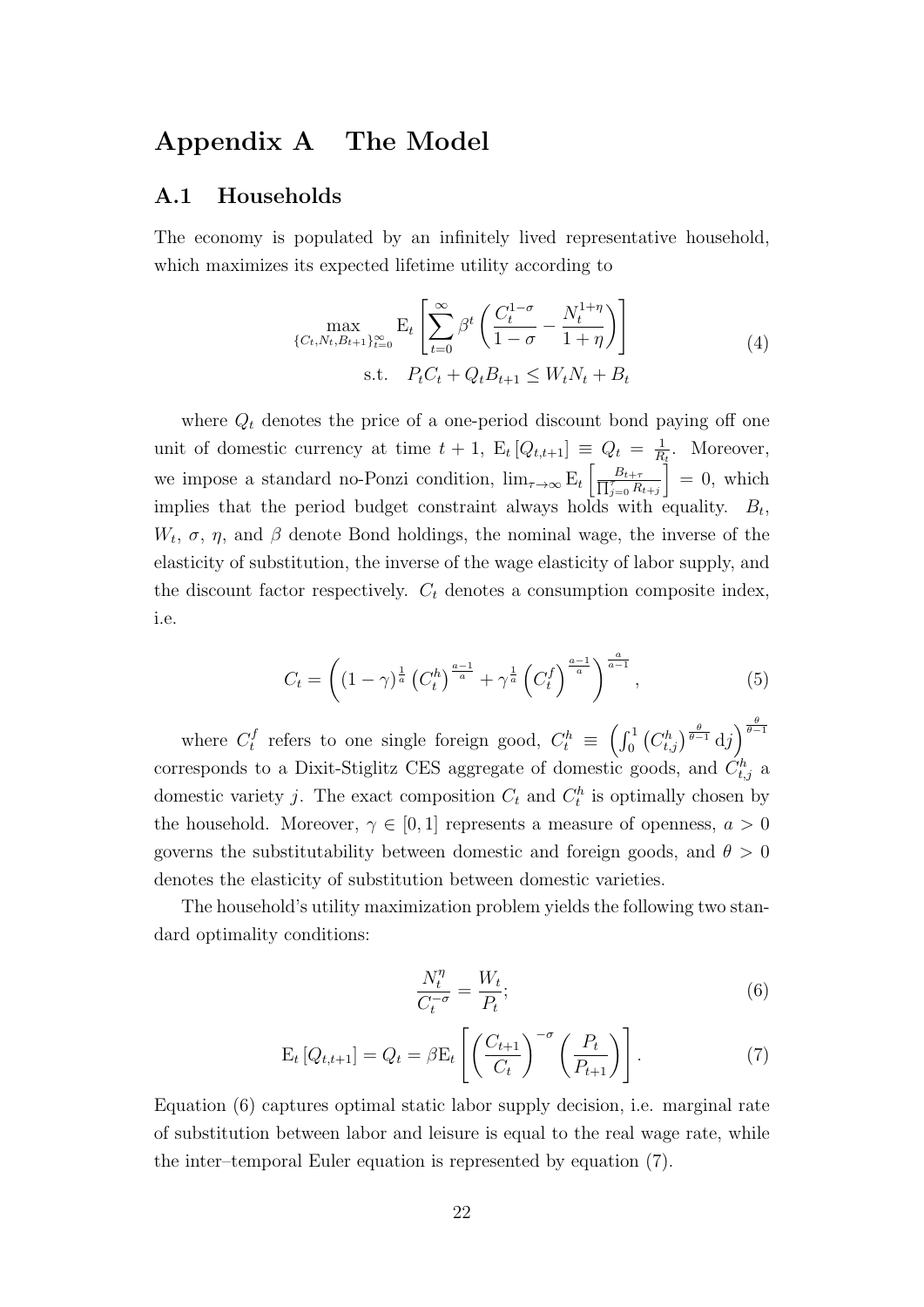#### A.2 Firms

Each firm  $j$  produces according to

$$
Y_{t,j} = N_{t,j},\tag{8}
$$

with labor as the only input factor. Profits are maximized by minimizing costs for a given amount of output, i.e.

$$
\min_{N_{t,j}} \frac{W_t}{P_t^h} N_{t,j}, \quad \text{s.t.} \quad Y_{t,j} = N_{t,j}.
$$
\n(9)

The resulting first order condition contains the real marginal costs of production, which is denoted by  $\Psi_t$ . W<sub>t</sub> represents the nominal wage. Since marginal costs are constant,  $\Psi_t$  is also equal to the real average cost or real unit cost of production:

$$
\frac{W_t}{P_t^h} - \Psi_t = 0 \Leftrightarrow \Psi_t = \frac{W_t}{P_t^h} = W_t^r. \tag{10}
$$

In equilibrium, goods market clearing implies

$$
Y_t = C_t^h + C_t^{h^\star},\tag{11}
$$

which yields the demand functions for variety  $j$ ,

$$
C_{t,j}^h + C_{t,j}^{h\star} = \left(\frac{P_{t,j}^h}{P_t^h}\right)^{-\theta} Y_t.
$$
\n(12)

 $P_{t,j}^h$  denotes the price of domestic variety j, and  $P_t^h$  corresponds to the price index of domestic goods.

Prices are sticky in the sense that with a probability  $\omega$  firms are not allowed to optimally update their price at the beginning of the period. As stated above, price stickiness is an important stylized fact for the period under analysis: a large share of domestic prices and wages was fixed by the government.

The pricing mechanism used here goes back to Calvo (1983).  $\bar{P}_{t,j}^h$  denotes the price set by firm j in period t, which implies  $P(P_{t+\tau,j}^h = \bar{P}_{t,j}^h) = \omega^{\tau}$ . Moreover, since all firms are identical and face identical demand curves,  $\bar{P}^h_{t,j} =$  $\bar{P}_t^h$ . Therefore, period t profit of firm j, conditional on being allowed to reset its price is

$$
\pi_{t,j} = \left(\bar{P}_t^h - P_t^h \Psi_t\right) \left(C_{t,j}^h + C_{t,j}^{h^*}\right) = \left(\bar{P}_t^h - P_t^h \Psi_t\right) \left(\frac{\bar{P}_t^h}{P_t^h}\right)^{-\theta} Y_t, \tag{13}
$$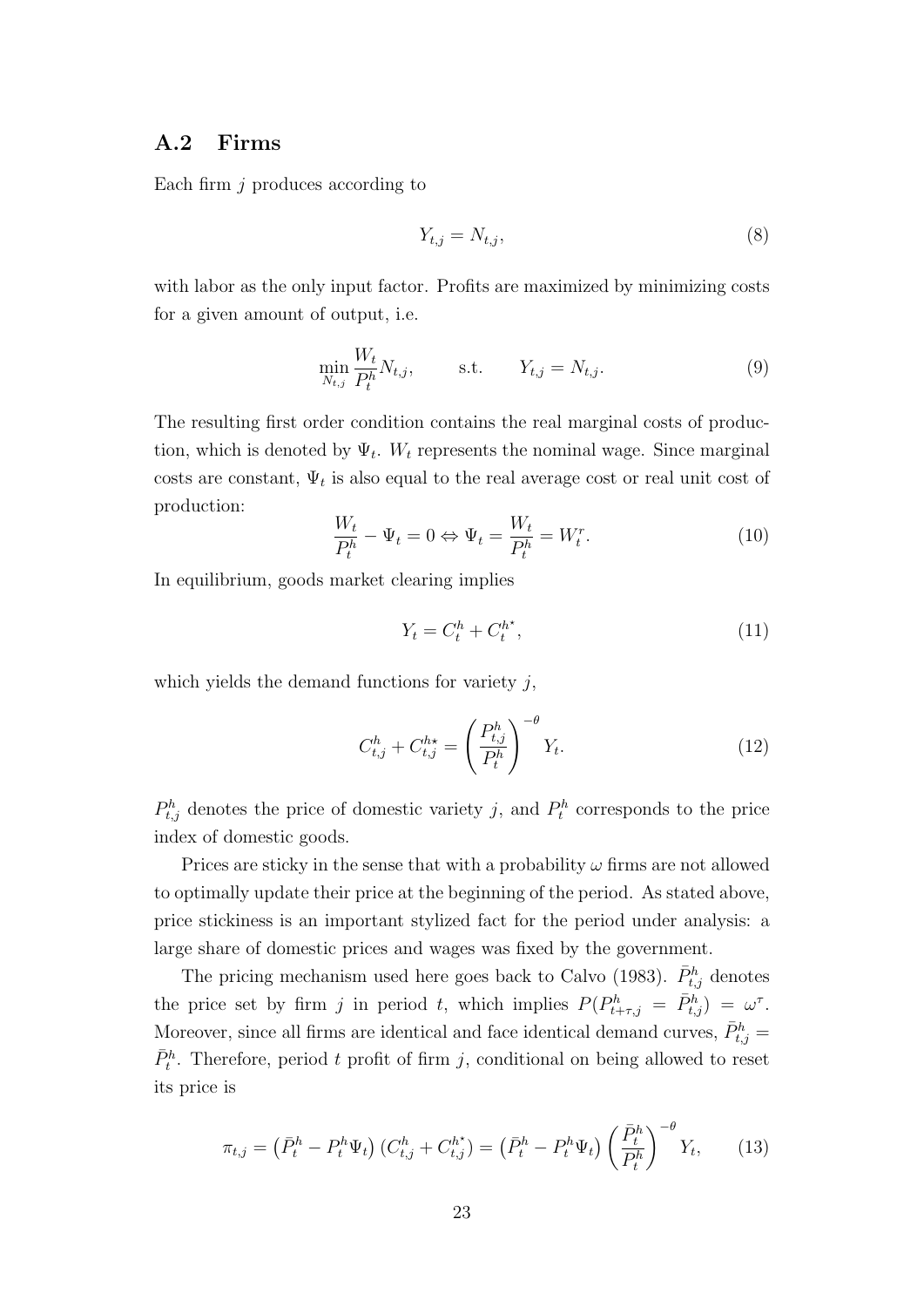where  $P_t^h \Psi_t$  corresponds to the nominal unit costs.

Conditional on being allowed to reset its price level, firm  $j$  maximizes the expected current market value of profits while the price remains effective. In particular,

$$
\max_{\bar{P}_t^h} \quad \mathbf{E}_t \left[ \sum_{\tau=0}^{\infty} \omega^{\tau} Q_{t,t+\tau} \left( \bar{P}_t^h - P_{t+\tau}^h \Psi_{t+\tau} \right) \left( \frac{\bar{P}_t^h}{P_{t+\tau}^h} \right)^{-\theta} Y_{t+\tau} \right], \tag{14}
$$

where  $Q_{t,t+\tau} = \beta^{\tau} \frac{\Lambda_{t+\tau}}{\Lambda_t}$  $\frac{dt+\tau}{\Lambda_t}$  denotes the stochastic discount factor for nominal payoffs. The first order condition with respect to  $\bar{P}_t^h$  is

$$
\mathcal{E}_t \left[ \sum_{\tau=0}^{\infty} \omega^{\tau} Q_{t,t+\tau} \frac{\Lambda_{t+\tau}}{\Lambda_t} Y_{t+\tau} \left( (1-\theta) \left( \frac{\bar{P}_t^h}{P_{t+\tau}^h} \right)^{-\theta} + \theta \left( \frac{\bar{P}_t^h}{P_{t+\tau}^h} \right)^{-\theta-1} \Psi_{t+\tau} \right) \right] = 0. \tag{15}
$$

#### A.3 Global Characteristics

#### A.3.1 Exchange Rate & Terms of Trade

We assume that the law of one price holds, i.e.

$$
P_t^f = S_t P_t^\star,\tag{16}
$$

where  $P_t^{\star}$ ,  $P_t^f$  $t^{J}_{t}$ ,  $S_{t}$  denote the foreign price of the foreign produced good denoted in foreign currency, the foreign price of the foreign produced good denoted in domestic currency, and the nominal exchange rate, expressed as the price of foreign currency in terms of domestic currency respectively. The real exchange rate is

$$
\Phi_t = \frac{P_t^f}{P_t} = \frac{S_t P_t^{\star}}{P_t},\tag{17}
$$

and corresponds to the price of a foreign good in terms of domestic consumption bundles, while the terms of trade, the price of a foreign good in terms of domestic goods, is defined as

$$
\Delta_t = \frac{P_t^f}{P_t^h} = \frac{S_t P_t^{\star}}{P_t^h},\tag{18}
$$

and follows an exogenous and stationary AR(1) process in logs,

$$
\ln(\Delta_t) = \rho_\delta \ln(\Delta_{t-1}) + \epsilon_t^\delta, \qquad \epsilon_t^\delta \sim N(0, \sigma_\delta^2), \tag{19}
$$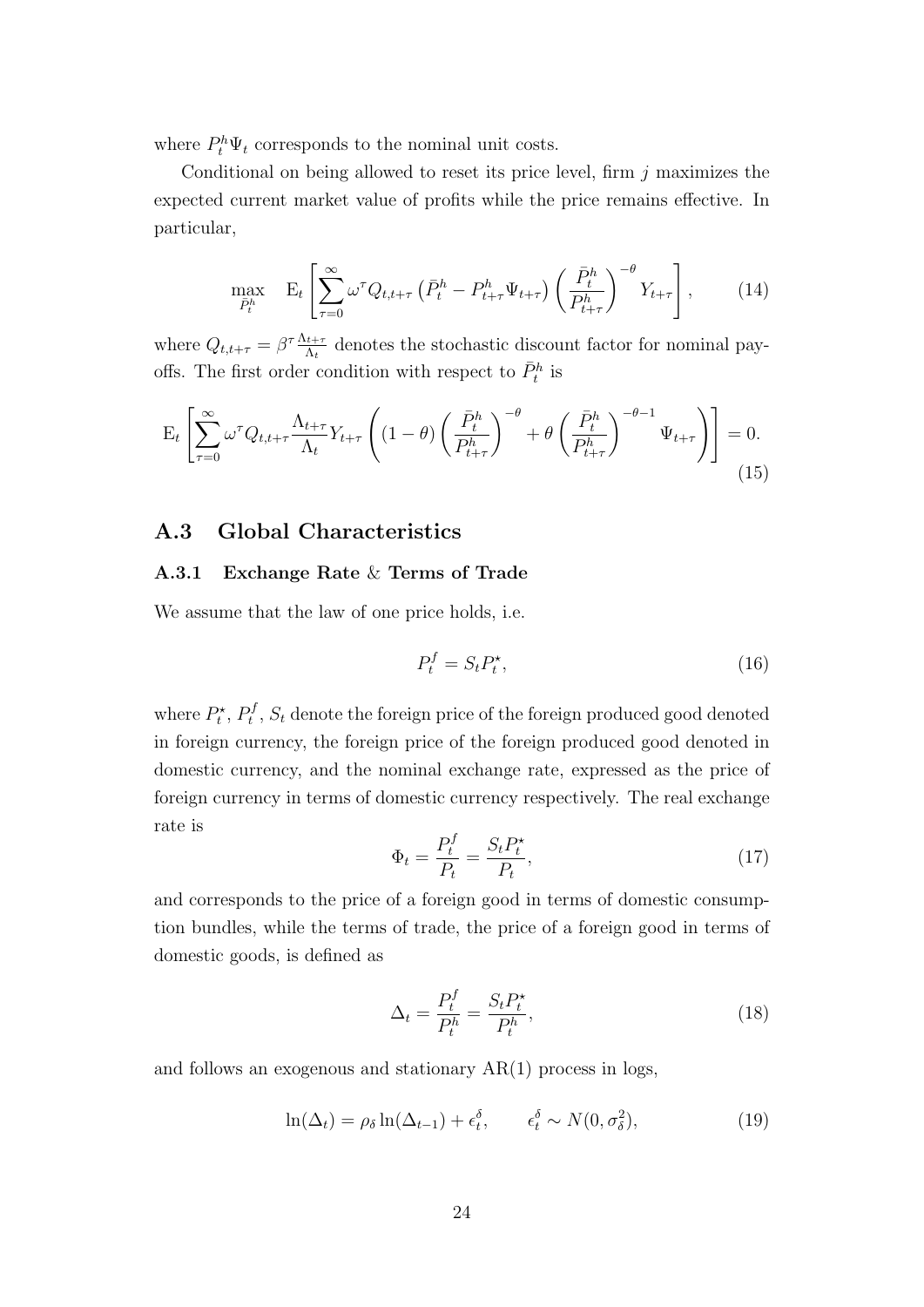where  $\rho_{\delta} < 1$  characterizes the persistence parameter and  $\sigma_{\delta}^2$  the variance of the shock  $\epsilon_t^{\delta}$ .

#### A.3.2 Foreign Country

The domestic economy is an infinitesimal small open economy whereas the foreign economy can be thought of as an aggregate of infinitely many identical infinitesimal small open economies. Therefore, in the aggregate, net exports of all foreign economies will sum up to zero, which implies  $C_t^* = Y_t^*$ .

Foreign demand is denoted by  $Y_t^*$  and it follows an exogenous stationary  $AR(1)$  process in logs,

$$
\ln(Y_t^*) = (1 - \rho_*) \ln(Y^*) + \rho_* \ln(Y_{t-1}^*) + \epsilon_t^*, \quad \epsilon_t^* \sim N(0, \sigma_{y^*}^2), \tag{20}
$$

with a persistence parameter  $\rho_{\star}$  smaller than one and a variance  $\sigma_{y^*}^2$  of the shock  $\epsilon_t^*$ .

#### A.3.3 International Trade

Exports are denoted in domestic goods and given by

$$
EX_t = C_t^{h\star}.\tag{21}
$$

For imports (denoted in domestic goods), we have

$$
IM_t = \frac{P_t^f}{P_t^h} C_t^f \tag{22}
$$

Net exports (denoted in domestic goods) are the difference between exports and imports,

$$
NX_t = EX_t - IM_t. \tag{23}
$$

#### A.3.4 International Risk Sharing

International risk sharing under complete markets implies that the stochastic discount factor among different countries is equal (Chari *et al.*, 2002),

$$
Q_{t,t+1} = \beta \left(\frac{C_{t+1}}{C_t}\right)^{-\sigma} \frac{P_t}{P_{t+1}} = \beta \left(\frac{C_{t+1}^{\star}}{C_t^{\star}}\right)^{-\sigma} \frac{S_t P_t^{\star}}{S_{t+1} P_{t+1}^{\star}},
$$
(24)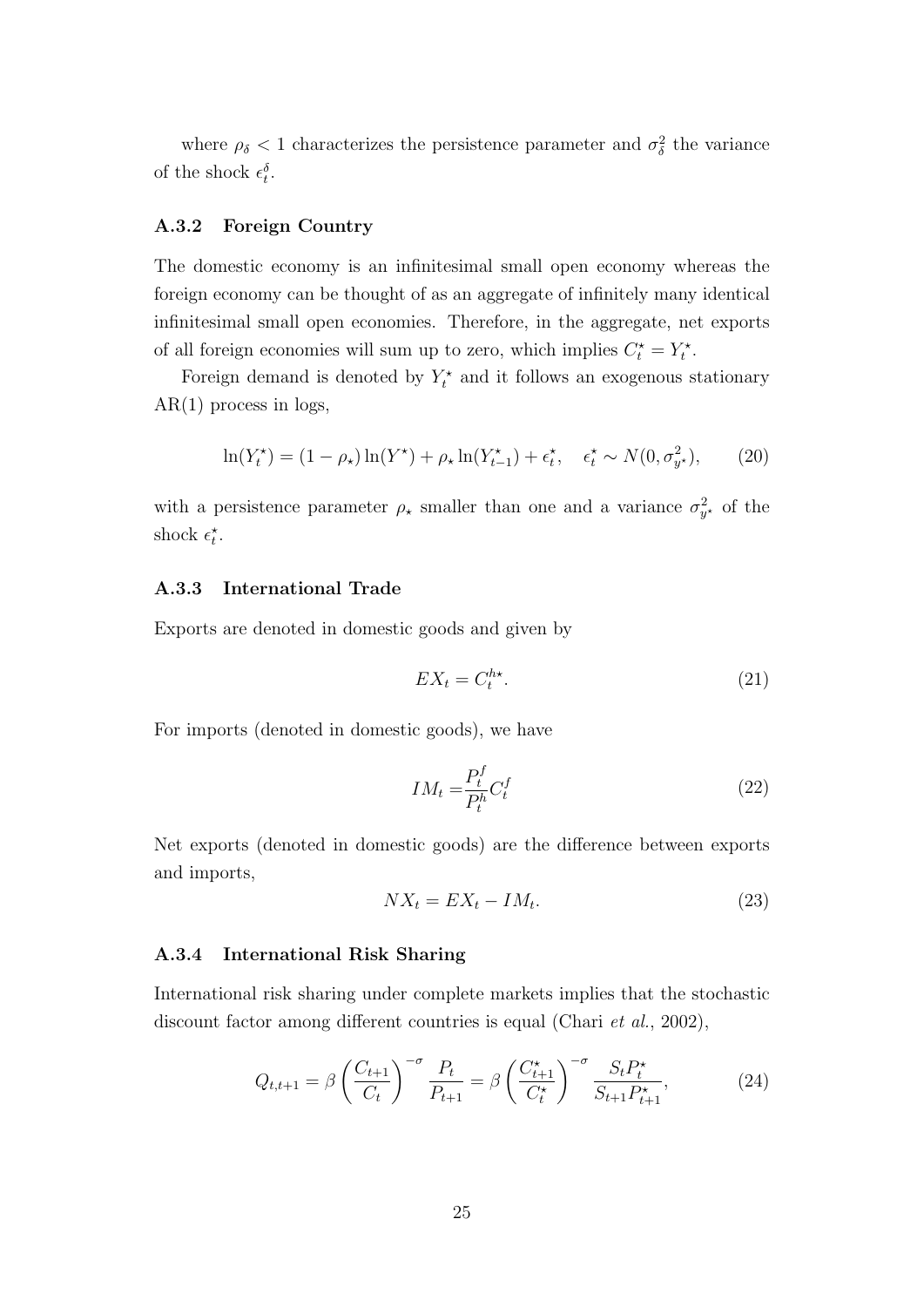which implies the following international risk sharing condition: $17$ 

$$
\left(\frac{C_t^{\star}}{C_t}\right)^{-\sigma} = \Phi_t.
$$
\n(25)

Note that complete markets imply this simple relationship linking the real exchange rate to the ratio of the marginal utilities of consumption of domestic and foreign households.

# A.4 Market Clearing and Aggregate Production Function

The firm level production function is represented by

$$
N_{t,j} = Y_{t,j}.\tag{26}
$$

Labor market clearing implies

$$
N_t = \int_0^1 N_{t,j} \mathrm{d}j,\tag{27}
$$

which enables us to compute the aggregate production function

$$
N_t = \int_0^1 Y_{t,j} \mathrm{d}j = \int_0^1 \left(\frac{P_{t,j}^h}{P_t^h}\right)^{-\theta} \left(C_t^h + C_t^{h*}\right) \mathrm{d}j =
$$
  

$$
= Y_t \int_0^1 \left(\frac{P_{t,j}^h}{P_t^h}\right)^{-\theta} \mathrm{d}j = Y_t \zeta_t \qquad \Leftrightarrow
$$
  

$$
Y_t = \frac{N_t}{\zeta_t}.
$$
 (28)

# Appendix B Additional Estimation Results

$$
{}^{17}\left(\frac{C_t^*}{C_t}\right)^{-\sigma} = \underbrace{\left(\frac{C_0^*}{C_0}\right)^{-\sigma} \frac{1}{\Phi_0} \Phi_t}_{\mu} = \mu \Phi_t
$$
 represents the general form of the risk sharing con-

dition. Without loss of generality we set the initial condition  $\mu$  equal to one.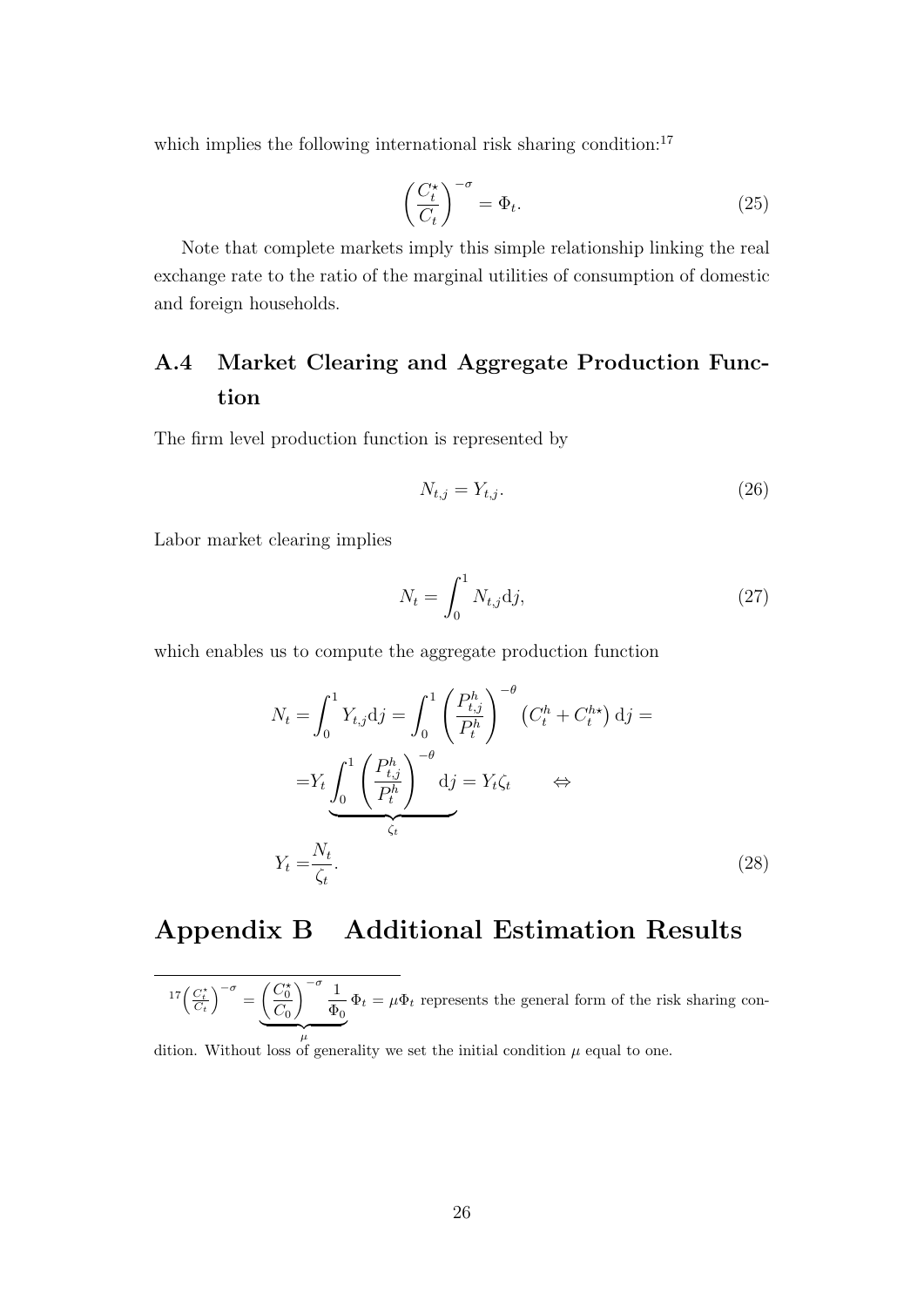| Table 4: Non-Structural Parameters: Posterior Distribution |  |  |
|------------------------------------------------------------|--|--|
|                                                            |  |  |

| Parameter                             | Prior Dist.       | Median   | $90\%$ Bands      | Gewekes $\chi^2$ |
|---------------------------------------|-------------------|----------|-------------------|------------------|
| $a_{11}$                              | stationary        | 0.918    | [0.745, 1.082]    | 0.948            |
| $a_{21}$                              | stationary        | $-0.774$ | $[-1.040,-0.550]$ | 0.693            |
| $a_{31}$                              | stationary        | $-0.011$ | $[-0.017,-0.006]$ | 0.322            |
| $a_{12}$                              | stationary        | 0.257    | [0.126, 0.379]    | 0.431            |
| $a_{22}$                              | stationary        | $-0.017$ | $[-0.200, 0.172]$ | 0.358            |
| $a_{23}$                              | stationary        | 0.001    | $[-0.004, 0.006]$ | 0.588            |
| $a_{13}$                              | stationary        | 0.000    | $[-0.068, 0.019]$ | 0.451            |
| $a_{23}$                              | stationary        | 0.001    | $[-0.090, 0.352]$ | 0.515            |
| $a_{33}$                              | stationary        | 0.000    | $[-0.001, 0.004]$ | 0.581            |
| $VAR(\nu_y)$                          | positive definite | 0.050    | [0.045, 0.056]    | 0.282            |
| $VAR(\nu_{nx})$                       | positive definite | 0.067    | [0.060, 0.074]    | 0.349            |
| $\sqrt{\text{VAR}(\nu_{\pi})}$        | positive definite | 0.001    | [0.000, 0.001]    | 0.457            |
| $\text{COV}(\nu_y, \nu_{nx})$         | positive definite | $-0.001$ | $[-0.002,-0.001]$ | 0.700            |
| $\mathrm{COV}(\nu_{\rm u},\nu_{\pi})$ | positive definite | 0.000    | [0.000, 0.000]    | 0.446            |
| $\text{COV}(\nu_{nx},\nu_{\pi})$      | positive definite | 0.000    | [0.000, 0.000]    | 0.564            |

The VAR matrix is restricted to have a maximum absolute eigenvalue of 0.6 and its entries are only allowed to take on absolute values smaller or equal to 2. The variance-covariance matrix of the measurement error is restricted to be positive definite and its entries on the main diagonal are only allowed to take on values, which are not larger than 60 percent of the variance of the corresponding data series. Results are based on 400000 draws, where the first 150000 are discarded as burn-in draws. SBB freight data is used for industrial production.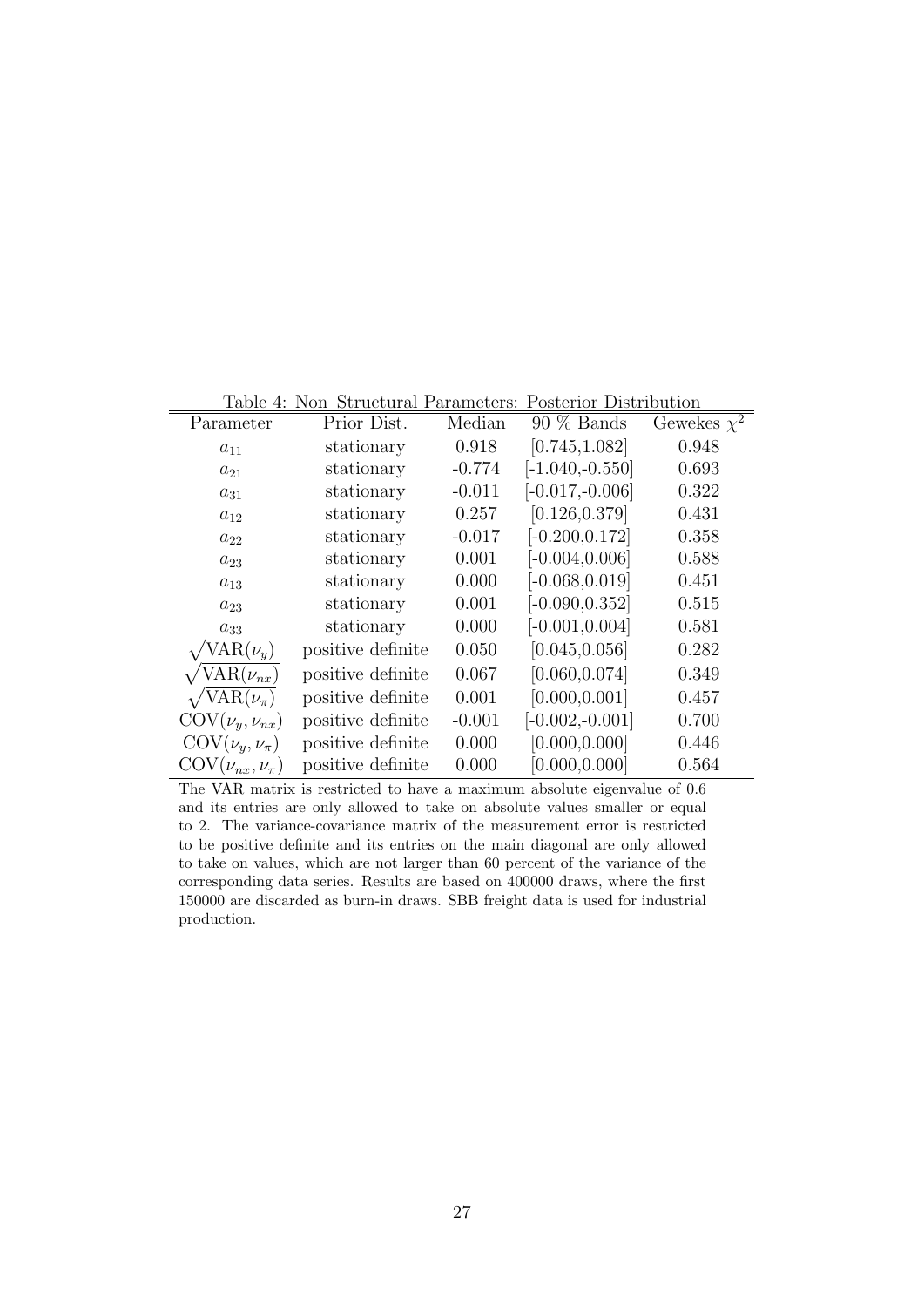# References

- Acklin, K. (1939), "Handelsstatistik." In: Schweizerischen Gesellschaft für Statistik und Volkswirtschaft (Ed.), Handbuch der schweizerischen Volkswirtschaft, Vol. 2, 20–21, Benteli.
- Balderston, T. (Ed.) (2003), The World Economy and National Economies in the Interwar Slump. Basingstoke: Palgrave Macmillan.
- Balmer, H. and Zurwerra, A. (2000), "Aussenhandelsstatistik." In: P. Bohley, A. Jans, and C. Malaguerra (Eds.), Wirtschafts- und Sozialstatistik der Schweiz , chap. 6.4, 529–566, Bern, Stuttgart, Wien: Haupt.
- Bernanke, B. and James, H. (1991), "The Gold Standard, Deflation, and Financial Crisis in the Great Depression: An International Comparison." In: R. Hubbard (Ed.), Financial Markets and Financial Crises, 33–68, Chicago, London: University of Chicago Press.
- Bernanke, B. S. (1995), "The Macroeconomics of the Great Depression: A Comparative Approach." Journal of Money, Credit, and Banking 27, 1–28.
- Bordo, M., Helbling, T., and James, H. (2007), "Swiss Exchange Rate Policy in the 1930s. Was the Delay in Devaluation Too High a Price to Pay for Conservatism?" Open Economies Review 18, 1–25.
- Bordo, M. and James, H. (2007), "From 1907 to 1946: A Happy Childhood or a Troubled Adolescence?" In: Swiss National Bank (Ed.), The Swiss National Bank, 1907-2007, chap. 1, 29–107, Zurich: Neue Züricher Zeitung Publishing.
- Bühler-Krayer, H. (1936), "Beitrag zum Gedanken einer Produktionsstatistik in der schweizerischen Textilindustrie." Zeitschrift für Schweizerische Statistik und Volkswirtschaft 72, 171–176.
- Bundesamt für Industrie, Gewerbe und Arbeit (1935), "Grundlagen und Berechnungsmethode der Landesindexziffer der Kosten der Lebenshaltung." Die Volkswirtschaft 8, 74–82.
- Calvo, G. (1983), "Staggered Prices in a Utility-Maximizing Framework." Journal of Monetary Economics 12, 383–398.
- Campa, J. M. (1990), "Exchange Rates and Economic Recovery in the 1930s: An Extension to Latin America." Journal of Economic History 50, 677–682.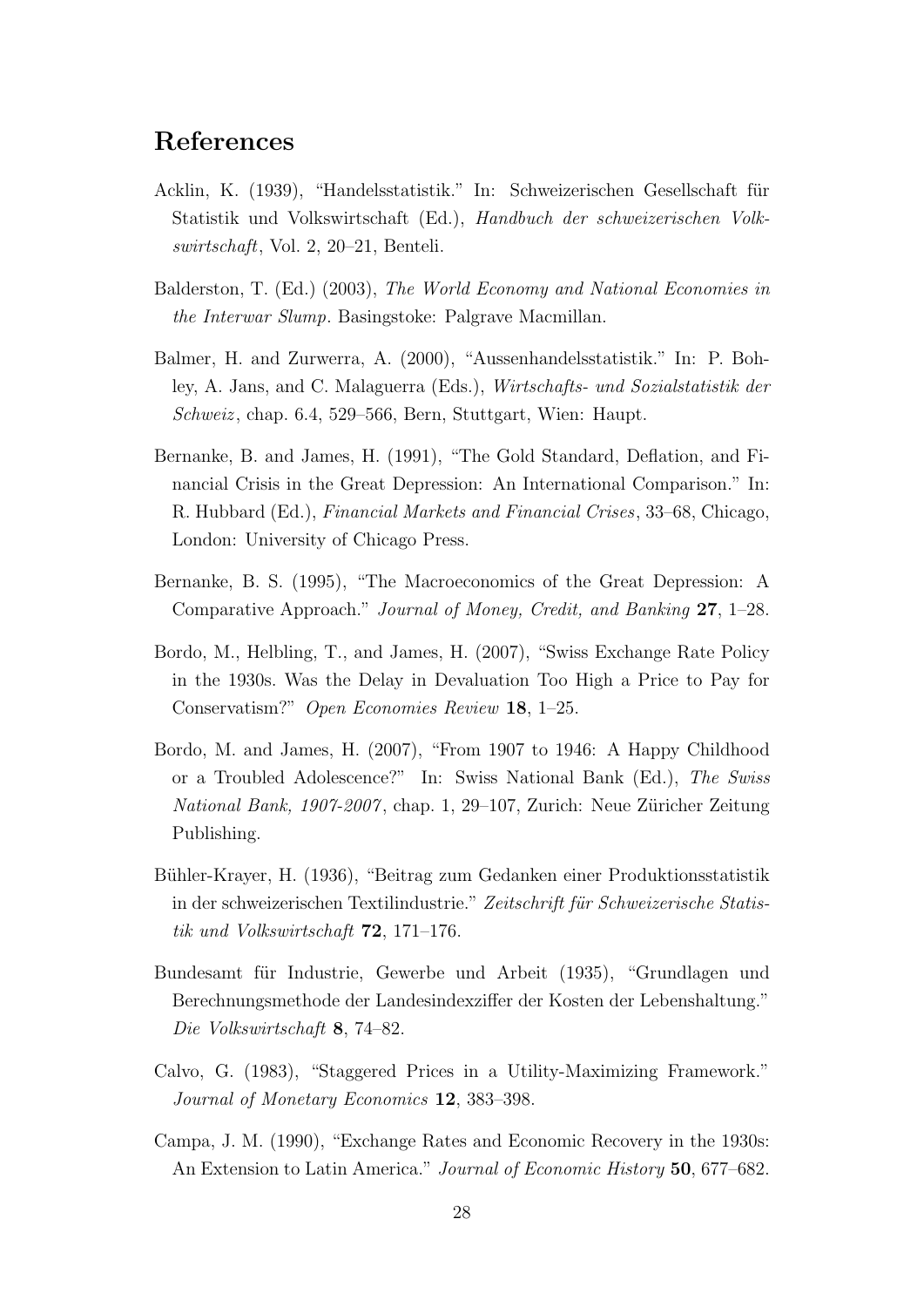- Cascioni, L. (2000), "Produktion, Umsätze und Wertschöpfung der Unternehmen." In: P. Bohley, A. Jans, and C. Malaguerra (Eds.), Wirtschaftsund Sozialstatistik der Schweiz , chap. 3.3, 279–297, Stuttgart, Wien: Haupt.
- Cattani, O. (1936), "Die Produktionserhebungen in der schweizerischen Maschinenindustrie." Zeitschrift für schweizerische Statistik und Volkswirtschaftslehre 72, 166–171.
- Chari, V., Kehoe, P., and McGrattan, E. (2002), "Can Sticky Price Models Generate Volatile and Persistent Real Exchange Rates?" The Review of Economic Studies 69, 533–563.
- Chib, S. and Greenberg, E. (1995), "Understanding the Metropolis-Hastings Algorithm." American Statistician 49, 327–335.
- Chib, S. and Ramamurthy, S. (2010), "Tailored Randomized-Block MCMC Methods for Analysis of DSGE Models." Journal of Econometrics 155, 19– 38, forthcoming.
- Choudhri, E. U. and Kochin, L. A. (1980), "The Exchange Rate and the International Transmission of Business Cycle Disturbances: Some Evidence from the Great Depression." Journal of Money, Credit, and Banking 12, 565–574.
- Clarida, R., Galí, J., and Gertler, M. (2000), "Monetary Policy Rules and Macroeconomic Stability: Evidence and Some Theory." Quarterly Journal of Economics 115, 147–180.
- Clarida, R., Galí, J., and Gertler, M. (2001), "Optimal Monetary Policy in Open versus Closed Economies: An Integrated Approach." American Economic Review 91, 248–252.
- David, T. (1995), "Une Indice de la Production Industrielle de la Suisse durant l'Entre-Deux-Guerres." Revue Suisse d'Histoire 45, 109–130.
- Eichengreen, B. and Irwin, D. A. (1995), "Trade Blocs, Currency Blocs and the Reorientation of World Trade in the 1930s." Journal of International Economics 38, 1–24.
- Eichengreen, B. and Sachs, J. (1985), "Exchange Rates and Economic Recovery in the 1930s." Journal of Economic History 45, 925–946.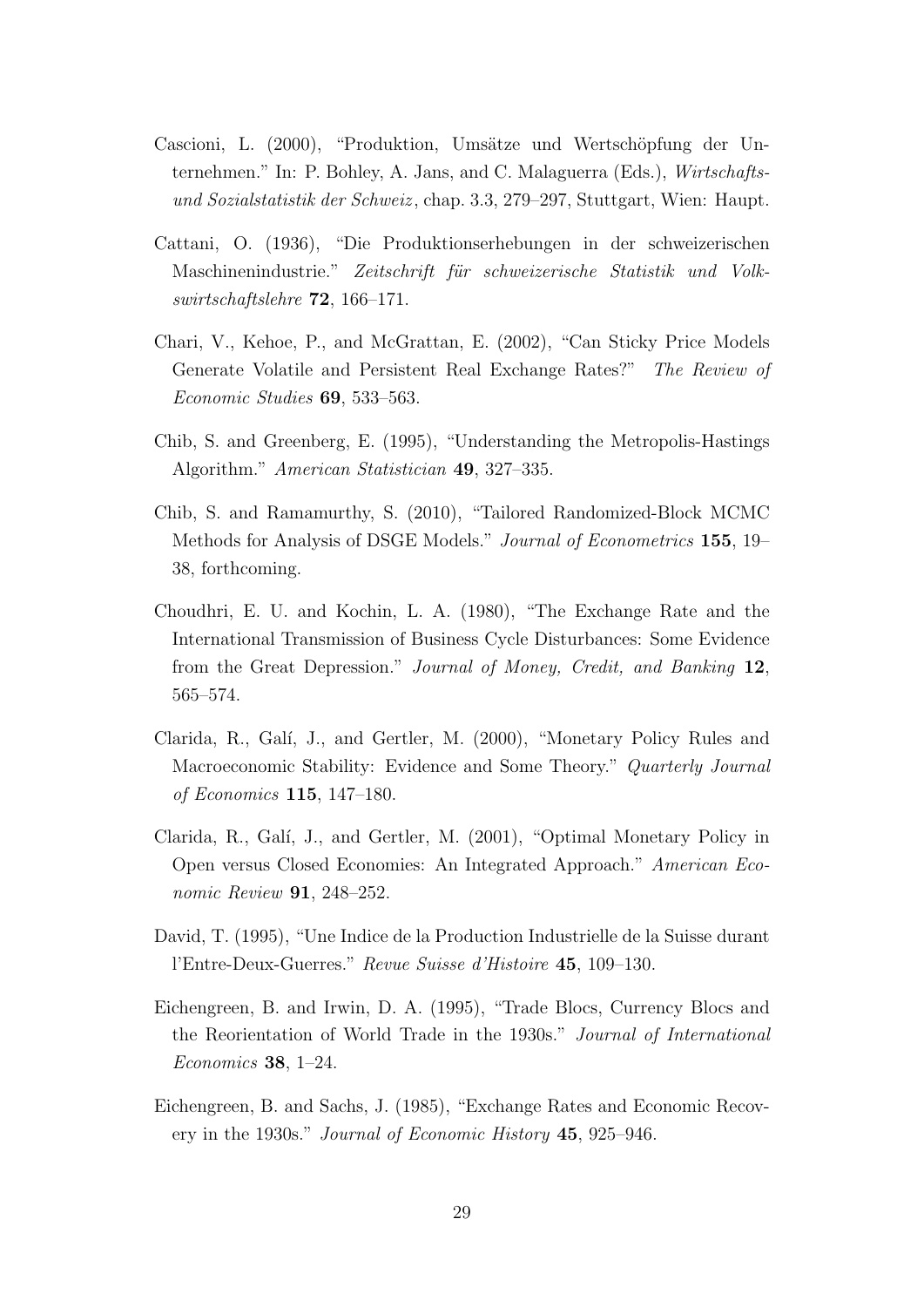- Eidgenössische Zentralstelle für Kriegswirtschaft (Ed.) (1950), Die schweizerische Kriegswirtschaft 1939/1948. Eidgenössische Drucksachen und Materialzentrale, Bundeshaus-Ost.
- Eidgenössisches Arbeitsamt (1923), "Die Indexziffer des eidgenössischen Arbeitsamtes." Der Schweizerische Arbeitsmarkt 4, 344–356.
- Eidgenössisches Volkswirtschaftsdepartement (Ed.) (1957), Kartelle und Wettbewerb in der Schweiz . Bern: Verlaf Schweizerisches Handelsamtsblatt.
- Feinstein, C. H., Temin, P., and Toniolo, G. (2008), The World Economy between the World Wars. Oxford: Oxford University Press.
- Fischer, E. (1936), "Produktionsstatistik der Bauindustrie." Zeitschrift für schweizerische Statistik und Volkswirtschaft 72, 158–166.
- Galí, J. (2008), Monetary Policy, Inflation, and the Business Cycle: An Introduction to the New Keynesian Framework. Princeton: Princeton University Prerss.
- Galí, J. and Monacelli, T. (2005), "Monetary Policy and Exchange Rate Volatility in a Small Open Economy." Review of Economic Studies 72, 707– 734.
- García-Cicco, J., Pancrazi, R., and Uribe, M. (2010), "Real Business Cycles in Emerging Countries?" American Economic Review 100, 2510–2531.
- Geweke, J. (1992), "Evaluating the Accuracy of Sampling-Based Aproaches to the Calculation of Posterior Moments." In: J. Bernardo, J. Berger, A. P. Dawid, and A. F. M. Smith (Eds.), *Bayesian Statistics*, 641–649, Oxford: Oxford University Press.
- Gordon, H. (1939), "Lebenskostenindex." In: Schweizerische Gesellschaft für Statistik und Volkswirtschaft (Ed.), Handbuch der schweizerischen Volkswirtschaft, Bern: Benteli.
- Hug, W. (1938), "Die Preiskontrolle in der Schweiz." Zeitschrift für schweizerische Statistik und Volkswirtschaft 74, 355–378.
- Ireland, P. (2004), "A Method of Taking the Model to the Data." *Journal of* Economic Dynamics & Control 28, 1205–1226.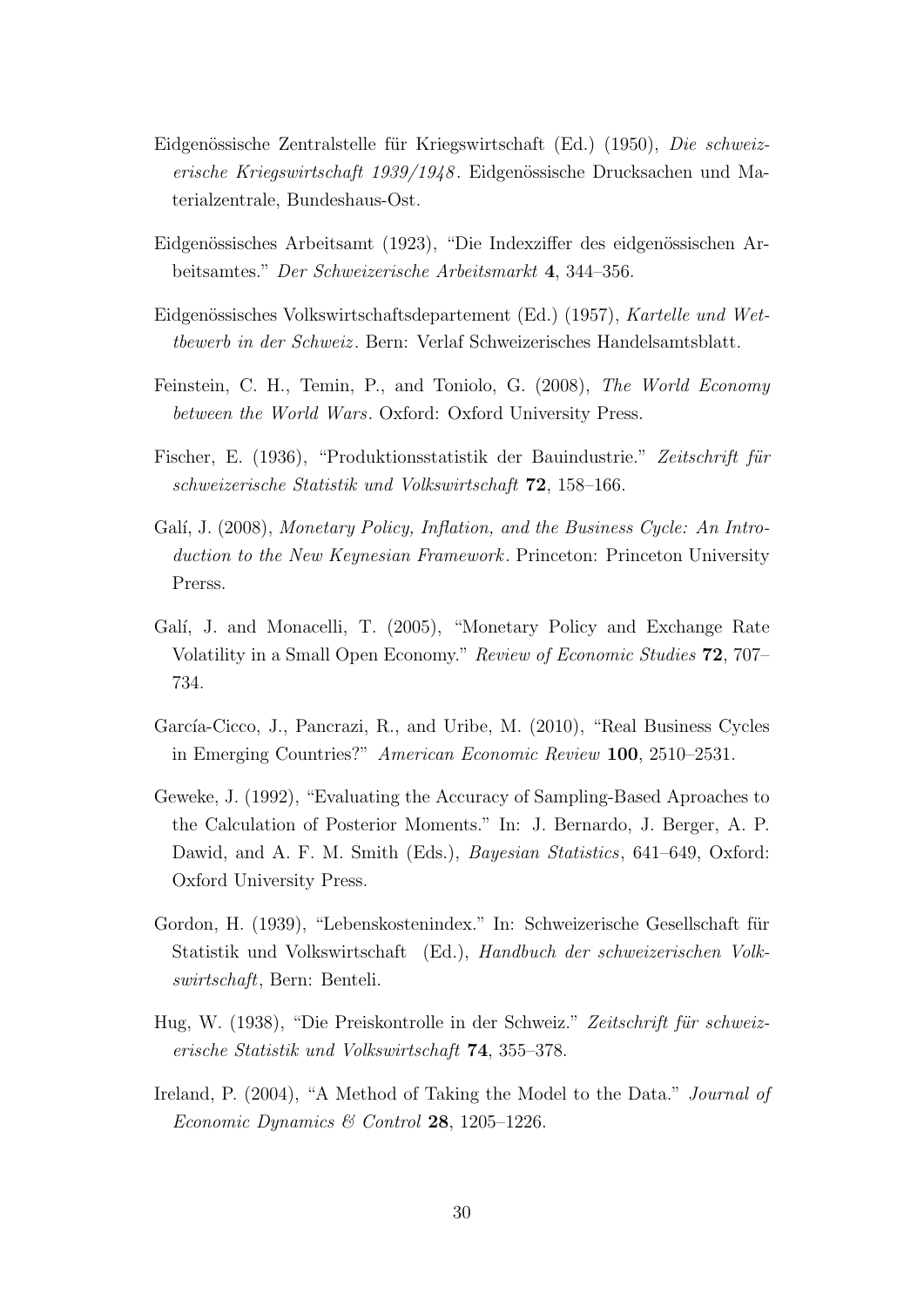- Katzenstein, P. J. (1985), Small States in World Markets. Industrial Policy in Europe. Ithaca, London: Cornell University Press.
- Katzenstein, P. J. (2003), "Small States and Small States Revisited." New Political Economy 8, 9–30.
- Kaufmann, M. (1952), "Fünfundzwanzig Jahre Preisbildungskommission." Die Volkswirtschaft 25, 248–249.
- Klein, P. (2000), "Using the Generalized Schur Form to Solve a Multivariate Linear Rational Expectations Model." Journal of Economic Dynamics and Control 24, 1405–1423.
- Koch, D. (2000), "Preisstatistik." In: P. Bohley, A. Jans, and C. Malaguerra (Eds.), Wirtschafts- und Sozialstatistik der Schweiz , chap. 5, 368– 440, Stuttgart, Wien: Haupt.
- Lautner, J. G. (1950), Die kriegswirtschaftliche Preiskontrolle in der Schweiz. Staatliche Preisreglementierung und Preis¨uberwachung der kriegs- und Ubergangszeit. Zürich: Polygraphischer Verlag.
- Marbach, F. (1937), Uber das Kartell und die Kartellierung in der Schweiz. Bern: Kommissionsverlag A. Francke.
- Marbach, F. (1952), "Die "Preisbildungskommission" des Eidgenössischen Volkswirtschaftsdepartements." Wirtschaft und Wettbewerb 1/2, 747–757.
- Marbach, F. (1955), "Kartelle und kartellartige Organisationen." In: Schweizerischen Gesellschaft für Statistik und Volkswirtschaft (Ed.), Handbuch der Schweizerischen Volkswirtschaft, Vol. 2, Bern: Benteli.
- Marti, H. (1936), "Möglichkeiten der Durchführung einer produktionsstatistik im graphischen Gewerbe." Zeitschrift für Schweizerische Statistik und Volkswirtschaft 72, 176–178.
- Rathke, A., Straumann, T., and Woitek, U. (2011), "Overvalued: Swedish Monetary Policy in the 1930s." CESifo Working Paper Series.
- Rutz, W. (1970), Die schweizerische Volkswirtschaft zwischen Währungsund Beschäftigungspolitik in der Weltwirtschaftskrise - wirtschaftspolitische Analyse der Bewältigung eines Zielkonflikts. Zürich, St. Gallen: Polygraphischer Verlag.